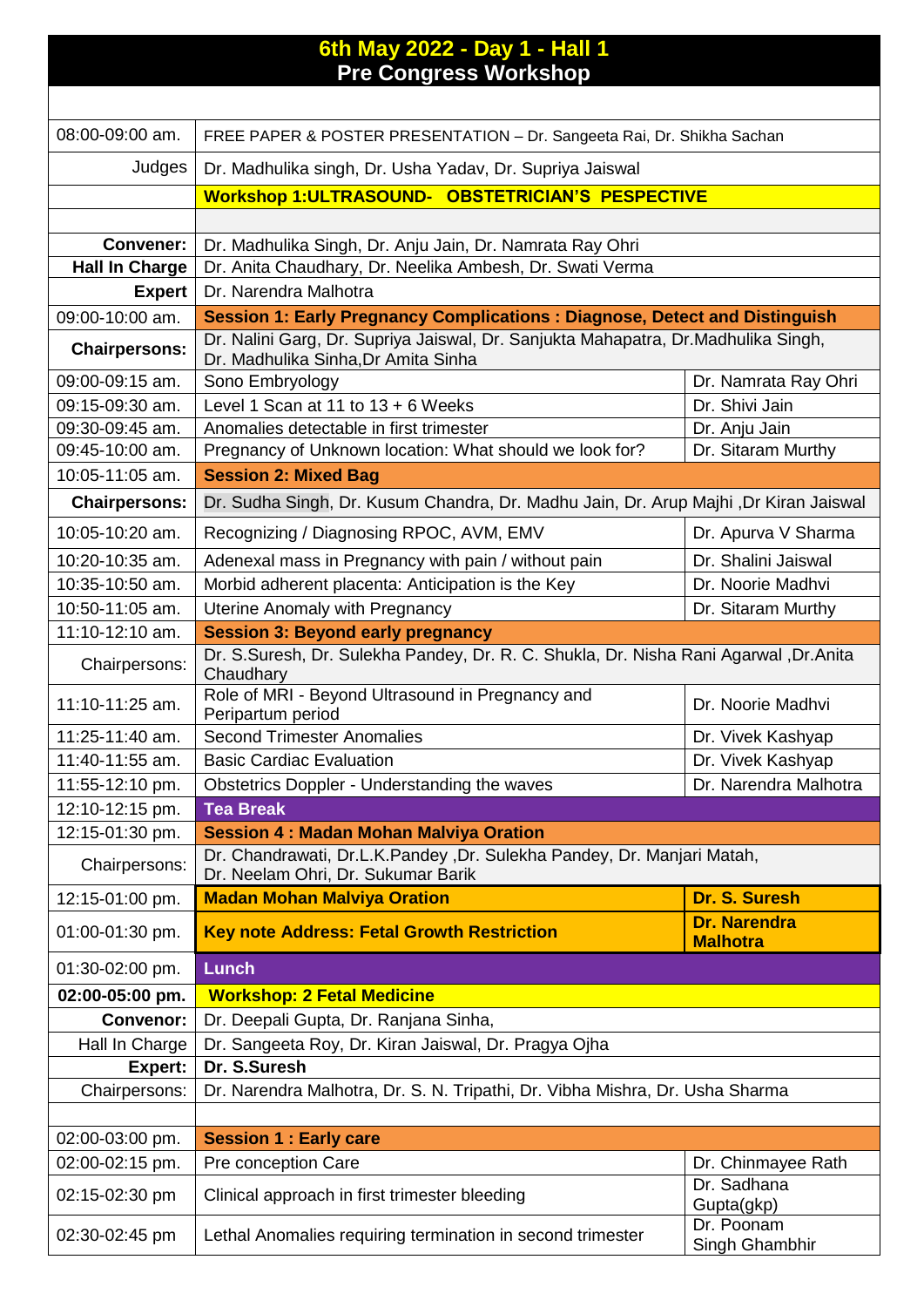| 02:45-03:00 pm   | latrogenic Pre Term Delivery                                                                                                              | Dr. Kushagrahi Ghosh |  |
|------------------|-------------------------------------------------------------------------------------------------------------------------------------------|----------------------|--|
| 03:05-04:05 pm   | <b>Session 2: Foetoplacental concerns</b>                                                                                                 |                      |  |
| Chairpersons     | Dr. Anju Jain, Dr. Ishita Mishra, Dr. Tripti Singh, Dr. Sandhya Mishra, Dr Nutan Singh                                                    |                      |  |
| 03:05-03:20 pm.  | Examination of Fetus and Placenta after Delivery                                                                                          | Dr. Manisha Kumar    |  |
| 03:20-03:35 pm   | Fetal Disease and Examination of couple                                                                                                   | Dr. Pavika Lal       |  |
| 03:35-03:50 pm   | Fetal Malformations: Utility of Genetic test                                                                                              | Dr. Deepti Saxena    |  |
| 03:50-04:05 pm   | <b>NIPT Practical Consideration</b>                                                                                                       | Dr. Moni Bhatia      |  |
| 04:10-05:00 pm   | <b>Session 3: Foetal anomalies</b>                                                                                                        |                      |  |
| Chairpersons     | Dr. Manjari Matah , Dr. Sadhana Gupta (Gkp), Dr. Sadhana Gupta (vns), Dr. Neelam<br>Mishra (Knp), Dr. Anjana Prasad,                      |                      |  |
| 04:10-04:40 pm.  | Panel discussion: Topic - Fetal Anomalies - Right advice at right time                                                                    |                      |  |
| Expert           | Dr. Deepti Saxena                                                                                                                         |                      |  |
| Moderator        | Dr. Poonam Ghambhir                                                                                                                       |                      |  |
| <b>Panelists</b> | Dr. Nimisha (Aiims, Delhi) Dr. Kusum Verma, Dr Chinmayee Rath, Dr. Shikha Sahai,<br>Dr. Kalpana Singh, Dr. Divya Tripathi, Dr Moni Bhatia |                      |  |
| 04:45-05:00 pm.  | Respecting Maternal wishes for fetal congenital anomalies                                                                                 | Dr. Chinmayee Rath   |  |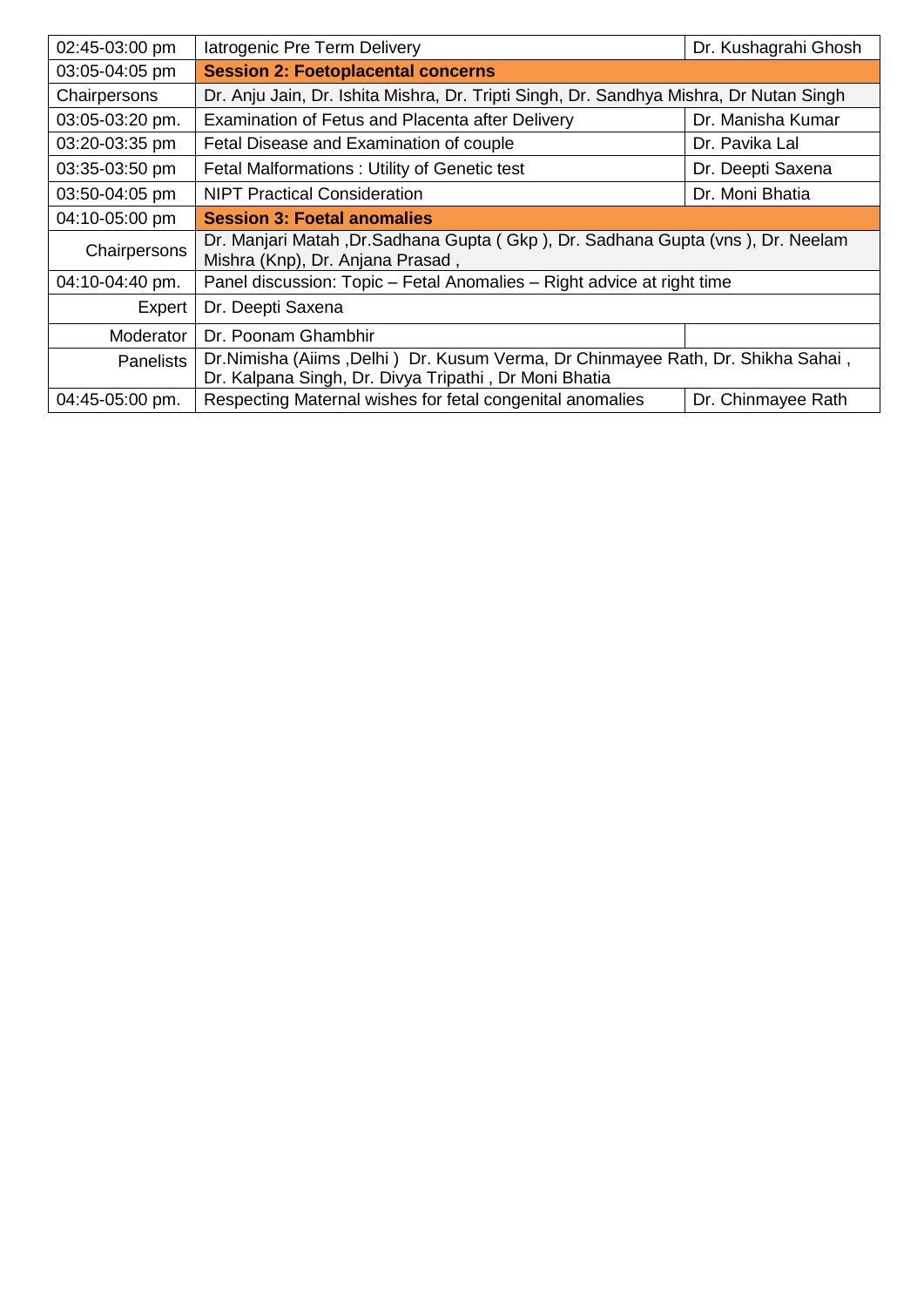## **6 th May 2022, Day 1 / Hall 2: Pre Congress Workshop**

| Hall In charge  | Dr. Anupama singh, Dr.Kirti Kaithwas                                                                           |                                         |  |
|-----------------|----------------------------------------------------------------------------------------------------------------|-----------------------------------------|--|
| 08:00-09:00 am. | FREE PAPER & POSTER PRESENTATION - Dr. Sangeeta Rai, Dr. Shikha Sachan                                         |                                         |  |
| Judges          | Dr. Madhulika Singh, Dr. Usha Yadav, Dr. Supriya Jaiswal                                                       |                                         |  |
|                 | Workshop 3 - MASTER CLASS ON LAPAROSCOPY AND HYSTEROSCOPY                                                      |                                         |  |
| Convener:       | Dr. Ruchi Sinha, Dr. Shrikant Ohri, Dr. Priyadarshini Agarwal                                                  |                                         |  |
| Hall In charge  | Dr. Anupama Singh, Dr. Kirti Kaithwas                                                                          |                                         |  |
| 09:00-10:00 am. | Session 1: Abdominal entry Techniques: basic and complicated                                                   |                                         |  |
| Chairpersons:   | Dr. L. D. Mishra, Dr. Akansha Singh, Dr. Pragya Pandey, Dr. Sweta Sareen                                       |                                         |  |
| 09:00-09:15 am. | <b>Entry Techniques and Ergonomics</b>                                                                         | <b>Dr.SURUCHI PANDEY</b>                |  |
| 09:15-09:30 am. | <b>Difficult TLH</b>                                                                                           | Dr. Suruchi Pandey                      |  |
| 09:30-09:45 am. | Selecting the Route of Myomectomy                                                                              | Dr. Rooma Sinha                         |  |
| 09:45-10:00 am. | Robotic Hysterectomy and Myomectomy and Why we<br>need it                                                      | Dr. Rooma Sinha                         |  |
| 10:05-11:05 am. | <b>Session 2: Endometriosis</b>                                                                                |                                         |  |
| Chairpersons    | Dr. Smita Chandra, Dr. Shrikant Ohri, Dr. Ruchi Sinha                                                          |                                         |  |
| 10:05-10:20 am  | <b>Endometriosis Surgery</b>                                                                                   | Dr. Suruchi Pandey                      |  |
| 10:20-10:35 am. | Complications of Laparoscopy - Prevention and<br>Management                                                    | Dr. Rooma Sinha /<br>Dr. Suruchi Pandey |  |
| 10:35-10:50 am. | Management of Endometrium                                                                                      | Dr. Rooma Sinha /<br>Dr. Suruchi Pandey |  |
| 10:50-11:05 am. | Diagnosis and Management of Deep Infiltrating<br>Endometrioma                                                  |                                         |  |
| 11:10-12:10 am. | <b>Session 3: Laparoscopy and complications</b>                                                                |                                         |  |
| Chair persons   | Dr. Jyotsna Anand, Dr. Pragya Shaligram, Dr. Kaveri Gupta ,Dr Sarika Rai                                       |                                         |  |
| 11:10-11:40 am  | Discussion on Laparoscopy                                                                                      | Dr. Rooma Sinha /<br>Dr. Suruchi Pandey |  |
| 11:40-12:10 pm. | Complications of Laparoscopy Prevention and<br>Management                                                      | Dr. Rooma Sinha /<br>Dr. Suruchi Pandey |  |
| 12:10-12:15 pm  | <b>Tea Break</b>                                                                                               |                                         |  |
| 12:15-01:30 pm. | <b>Session 4: Madan Mohan Malviya Oration</b>                                                                  |                                         |  |
| Chairpersons:   | Dr. Chandrawati, Dr.L.K.Pandey, Dr. Sulekha Pandey, Dr. Manjari Matah, Dr. Neelam<br>Ohri, Dr. Sukumar Barik   |                                         |  |
| 12:15-01:00 pm. | Dr. S. Suresh<br><b>Madan Mohan Malviya Oration</b>                                                            |                                         |  |
| 01:00-01:30 pm  | Key note address:                                                                                              | <b>Dr. Narendra Malhotra</b>            |  |
| 01:30-02:00 pm  | <b>Lunch</b>                                                                                                   |                                         |  |
|                 | <b>Workshop 4: Master Class on Hysteroscopy</b>                                                                |                                         |  |
| 02:00-02:50 pm. | <b>Session 1: Operative Hysteroscopy: Dilemmas</b>                                                             |                                         |  |
| Chairpersons:   | Dr. Jigyasa Singh, Dr. Vibha Mishra, Dr Deepa Seth                                                             |                                         |  |
| 02:00-02:15 pm. | Negotiating the difficult cervical canal (Cervical priming<br>role / Vaginoscopic Approach / Which telescope?) | Dr. Rooma Sinha /<br>Dr. Suruchi Pandey |  |
| 02:20-02:35 pm. | Uterine Septum- To Resect or not to Resect?                                                                    | Dr. Rooma Sinha /<br>Dr. Suruchi Pandey |  |
| 02:35-02:50 pm. | <b>Tea Break</b>                                                                                               |                                         |  |
| 02:50-05:00 pm. | <b>Session 2: Operative Hysteroscopy: tips and tricks</b>                                                      |                                         |  |
| Chairpersons    | Dr. Pratibha Singh, Dr. Shivali Tripathi, Dr. Anjana Sharma (Alld)                                             |                                         |  |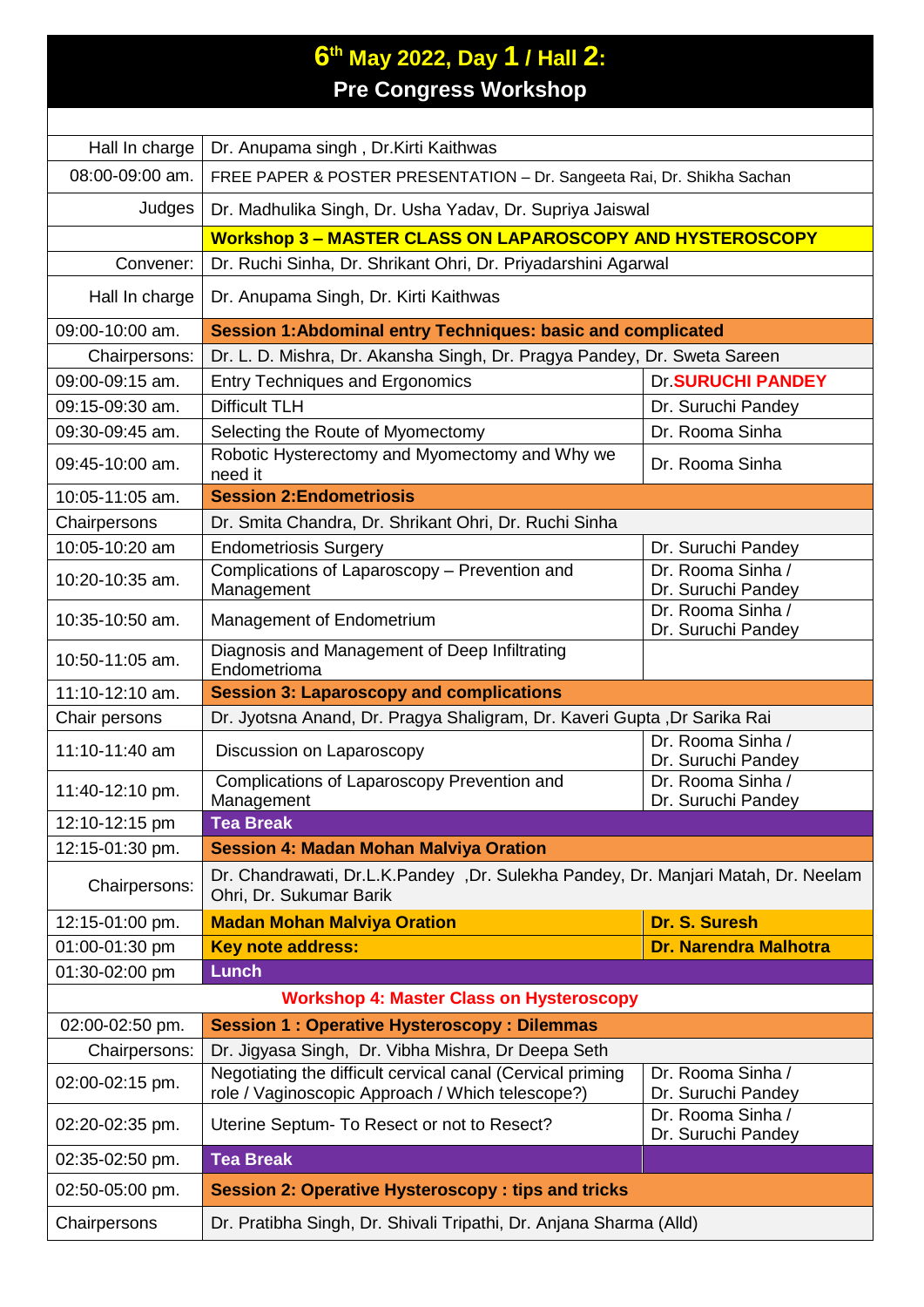| 02:50-03:05 pm. | Tips and tricks of Hysteroscopic Myomectomy                                                                 | Dr. Rooma Sinha /<br>Dr. Suruchi Pandey |
|-----------------|-------------------------------------------------------------------------------------------------------------|-----------------------------------------|
| 03:05-03:20 pm. | Atypical endometrial hyperplasia in reproductive age<br>group - Visual diagnosis / management and prognosis | Dr. Rooma Sinha /<br>Dr. Suruchi Pandey |
| 03:20-03:35 pm  | Pre IVF Hysteroscopy - role and benefits (also discuss<br>in all polyps seen in USG should be removed?      | Dr. Rooma Sinha /<br>Dr. Suruchi Pandey |
| 03:35-03:50 pm. | Cesarean scar niche – When to do Surgery? Is<br>Hysteroscopy the Right choice?                              | Dr. Rooma Sinha /<br>Dr. Suruchi Pandey |
| 03:50-04:05 pm  | Complications of Hysteroscopy                                                                               | Dr. Rooma Sinha /<br>Dr. Suruchi Pandey |
| 04:05-04:20 pm. | Discussion with Dr. Ruchi Sinha, Dr. Anupama, Dr. Shrikant Ohri,<br>Dr. Priyadarshini Agarwal               |                                         |
| 04:20-04:35 pm. | <b>Discussion with Audience</b>                                                                             |                                         |
| 04:35-05:00 pm. | Pelvic trainer                                                                                              | Dr. Shrikant Ohri                       |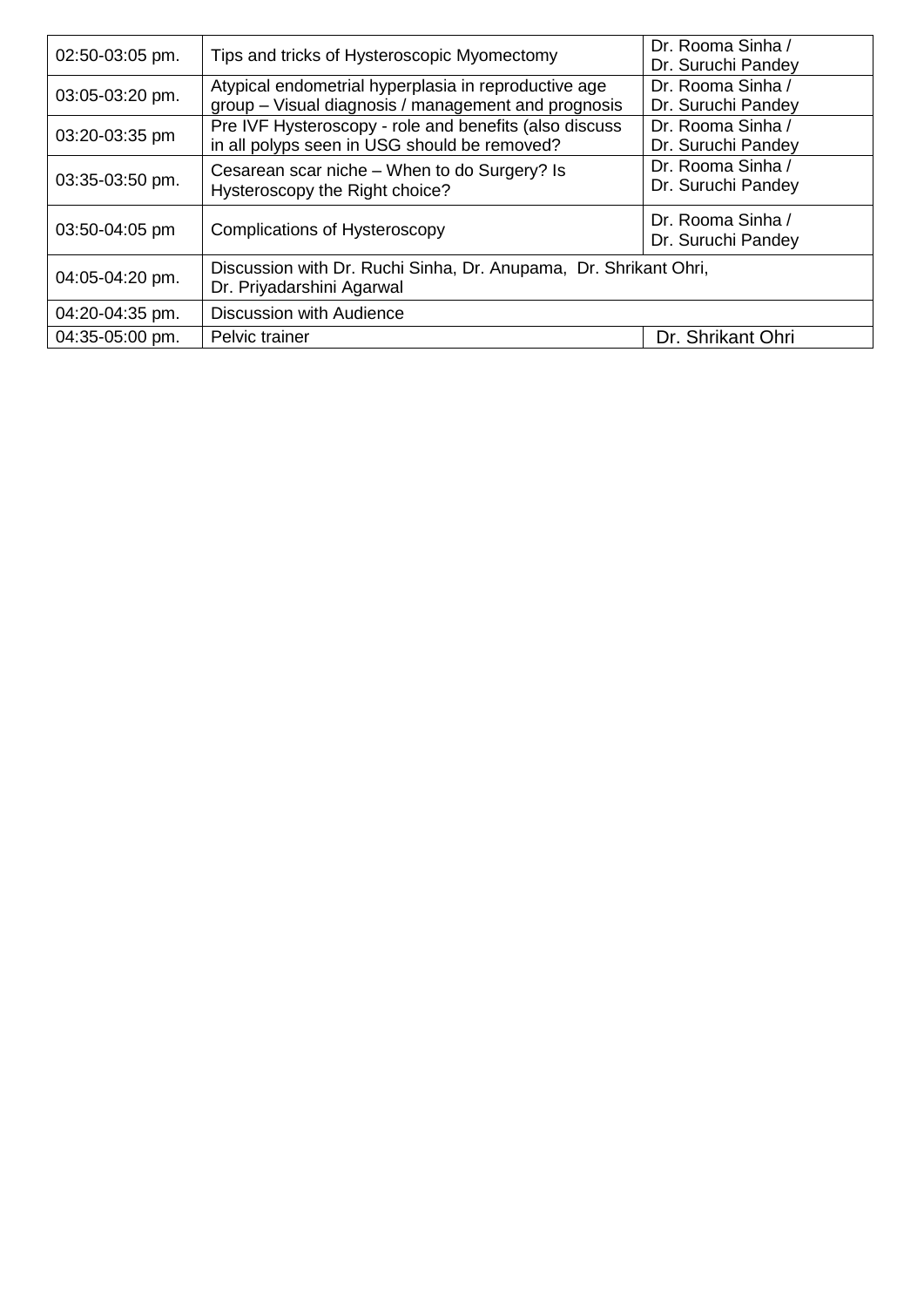|                      | $6$ <sup>th</sup> May 2022, Day 1 / Hall $3$ :                                                               |                                                              |
|----------------------|--------------------------------------------------------------------------------------------------------------|--------------------------------------------------------------|
| 08:00-09:00 am.      | FREE PAPER & POSTER PRESENTATION -Dr. Sangeeta Rai, Dr. Shikha Sachan                                        |                                                              |
| Judges               | Dr. Madhulika singh, Dr. Usha Yadav, Dr. Supriya Jaiswal                                                     |                                                              |
|                      | <b>Workshop 5:CTG (ELECTRONIC FOETAL MONITORING)</b>                                                         |                                                              |
| <b>Convenor:</b>     | Dr. Ishita Awasthi, Dr. Akansha Singh                                                                        |                                                              |
| <b>Hall Incharge</b> | Dr. Anjali Gupta, Dr. Tripty Singh, Dr. Gazal Jain                                                           |                                                              |
| 09:00-10:00 am.      | <b>Session 1: Basic concepts</b>                                                                             |                                                              |
| Chairpersons:        | Dr. Abha Rani Sinha, Dr. Pragya Mishra, Dr. Archana Kumari (Ranchi), Dr. Archana<br>Mishra                   |                                                              |
| 09:00-09:15 am.      | 1. Pretest: Self Evaluation                                                                                  | Dr. Narayan Jana /<br>Dr. Ramprasad Dey                      |
| 09:15-09:30 am.      | 2. Perinatal Hypoxia - Clinical Concepts                                                                     | Dr. Narayan Jana                                             |
| 09:30-09:45 am.      | 3. Cardiotocography I: Definitions & Terminologies (FIGO, ACOG<br>& NICE)                                    | Dr. Narayan Jana                                             |
| 09:45-10:00 am       | 4. Cardiotocography II: Equipments & Applications                                                            | Dr. Narayan Jana                                             |
| 10:05-11:05 am.      | <b>Session 2: CTG Interpretation</b>                                                                         |                                                              |
| Chairpersons:        | Dr. Amita Sinha (Patna), Dr. Archana Kumari, Dr. Deepali Gupta, Dr. Shail Singh                              |                                                              |
| 10:05-10:20 am       | 5. Cardiotocography III: Normal findings & Fetal Acoustic<br><b>Stimulation tests</b>                        | Dr. Narayan Jana /<br>Dr. Sukumar Barik                      |
| 10:20-10:35 am.      | 6. Cardiotocography IV: Abnormal findings and Interpretation;<br>Decision making                             | Dr. Sukumar Barik /<br>Dr. Narayan Jana                      |
| 10:35-10:50 am.      | 7. Cardiotocography V: Admission test                                                                        | Dr. Ramprasad Dey                                            |
| 10:50-11:05 am.      | 8. Evidence based Medicine & Cardiotocography (VI)                                                           | Dr. Sukumar Barik                                            |
|                      | <b>Discussion / Interactions</b>                                                                             |                                                              |
| 11:10-12:10 pm.      | <b>Session 3: Case based discussion</b>                                                                      |                                                              |
| Chairpersons:        | Dr. Anu Agarwal, Dr. Aruna Chaparia, Dr. Anjali Gupta, Dr. Anurita Sachan,<br>Dr.Sanchita Singh              |                                                              |
| 11:10-11:40 am.      | 9. Cardiotocography (VII); Case Discussion - 8 Cases                                                         | Dr. Sukumar Barik /<br>Dr. Ramprasad Dey<br>Dr. Narayan Jana |
| 11:40-12:10 pm.      | 10. Wrap Up & Feed Back                                                                                      |                                                              |
| 12:10-12:15 pm.      | <b>Tea Break</b>                                                                                             |                                                              |
| 12:15-01:30 pm.      | <b>Session 4: Madan Mohan Malviya Oration</b>                                                                |                                                              |
| Chairpersons:        | Dr.Chandrawati, Dr. L.K.Pandey, Dr. Sulekha Pandey, Dr. Manjari Matah, Dr. Neelam<br>Ohri, Dr. Sukumar Barik |                                                              |
| 12:15-01:00 pm.      | <b>Madan Mohan Malviya Oration</b>                                                                           | Dr. S. Suresh                                                |
| 01:00-01:30 pm       | Key note address:                                                                                            | <b>Dr. Narendra</b><br><b>Malhotra</b>                       |
| 01:30-02:00 pm.      | <b>Lunch</b>                                                                                                 |                                                              |
| 02:00-05:00 pm       | Workshop 6: Neonatal Resuscitation - What is new?                                                            |                                                              |
| Hall In charge:      | Dr. Priti Gupta, Dr. Shakti Gupta, Dr. Sarika Rai                                                            |                                                              |
| 02:00-03:00 pm.      | <b>Session 1: Demonstration of resucitative protocol</b>                                                     |                                                              |
| <b>Chairperson:</b>  | Dr. B. D. Bhatia, Dr. Abhishekh Jaiswal                                                                      |                                                              |
| 02:00-03:00 pm.      | Neo Natal Resuscitation - Practical demonstration                                                            | Dr. Ashok<br>Chaudhary                                       |
| 03:05:04:05 pm.      | <b>Session 2: Mixed Bag</b>                                                                                  |                                                              |
| Chairpersons         | Dr. Alok Bharadwaj, Dr. Ashok Rai, Dr. Priti Gupta, Dr. Abhishekh Jaiswal                                    |                                                              |
| 03:05:03:20 pm.      | Assessment of normal New born                                                                                | Dr. Shweta Sharma                                            |
| 03:20-03:35 pm       | Screening for Neonatal Jaundice                                                                              | Dr. Rajniti Prasad                                           |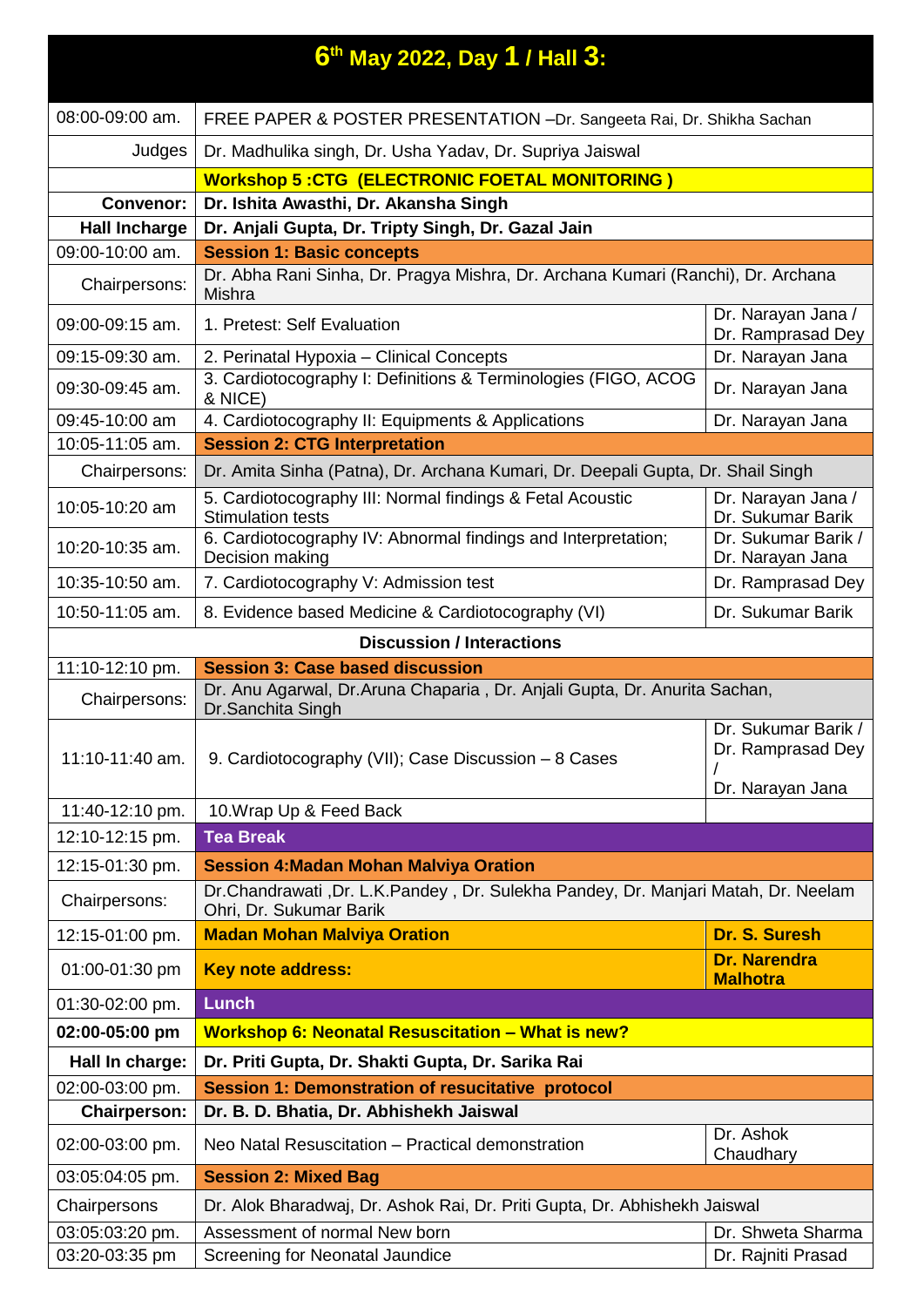| 03:35-03:50 pm. | Approach to inborn metabolic disorders in new born                          | Dr. Ankur Singh       |
|-----------------|-----------------------------------------------------------------------------|-----------------------|
| 03:50-04:05 pm. | Fetal surgery: Challenges and Outcome                                       | Dr. Vaibhav<br>Pandey |
| 04:10-04:15 pm  | <b>Tea Break</b>                                                            |                       |
| 04:15-05:00 pm. | <b>Session 3: High risk newborn</b>                                         |                       |
| Chairpersons    | Dr. Ashok Chaudhary, Dr. Jahnavi Singh, Dr. Ankur Singh, Dr. Vaibhav Pandey |                       |
| 04:15-04:30 pm. | Perinatal Interventions in Preterm birth                                    | Dr. B. D. Bhatia      |
| 04:30-04:45 pm. | Neonatal Seizures: Diagnosis and Management                                 | Dr. Alok Bharadwaj    |
| 04:45-05:00 pm. | Follow up of High risk newborn                                              | Dr. Ashok Rai         |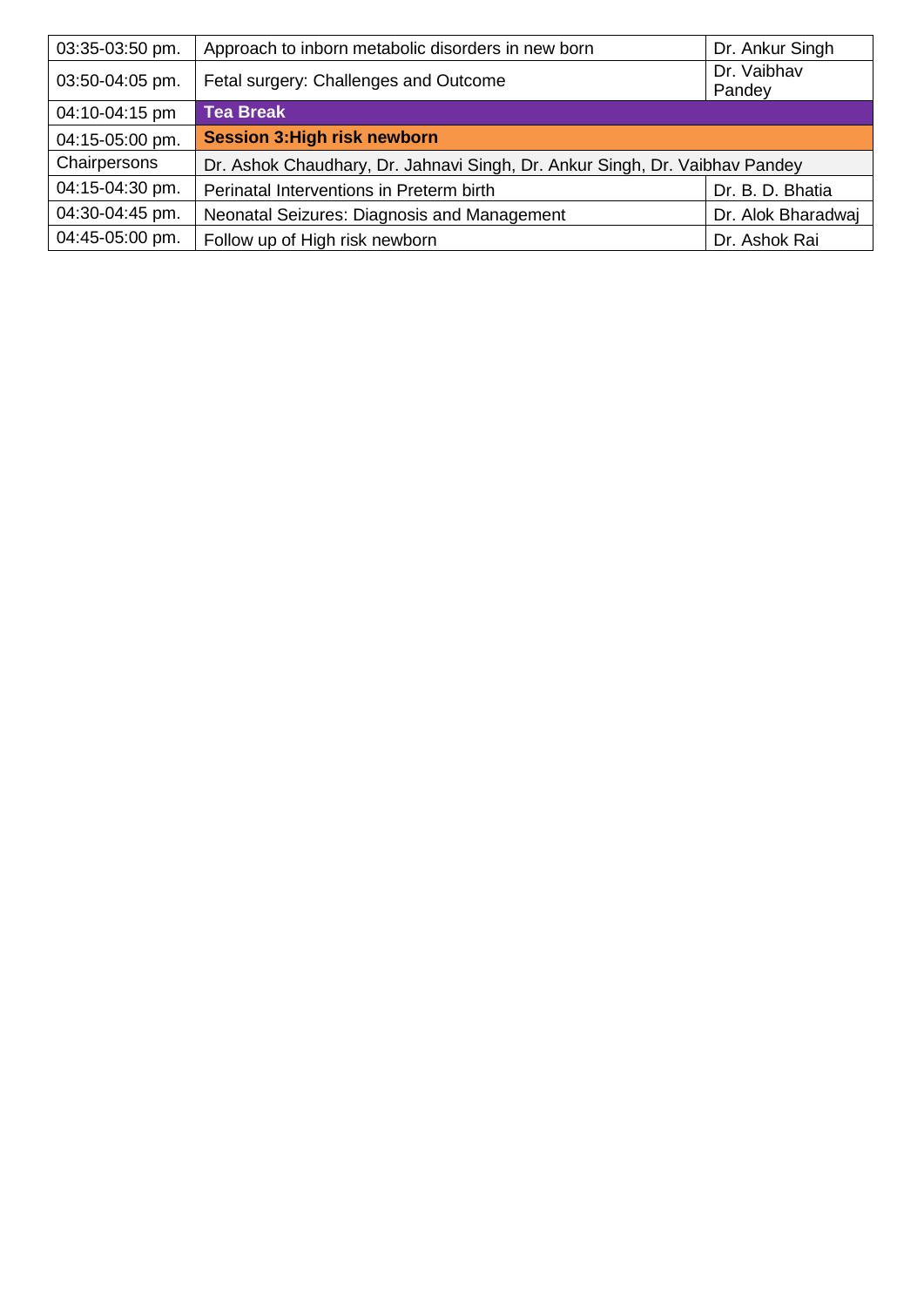| SATURDAY, 7TH May 2022 |                                                                                                                                                                 |                                                               |  |  |
|------------------------|-----------------------------------------------------------------------------------------------------------------------------------------------------------------|---------------------------------------------------------------|--|--|
|                        | Day 2 Hall 1                                                                                                                                                    |                                                               |  |  |
| <b>HALL IN-CHARGE</b>  | Dr. Archana Sah, Dr. Neelika Ambesh, Dr. Madhulika Sinha,                                                                                                       |                                                               |  |  |
|                        | Dr. Tannavi Agarawal, Dr Madhu Maheshwari                                                                                                                       |                                                               |  |  |
| 8:00-9:00AM            | FREE PAPER & POSTER PRESENTATION - Dr. Sangeeta Rai, Dr. Shikha Sachan                                                                                          |                                                               |  |  |
| Judges                 | Dr. Sudha Singh, Dr. Garima Gupta, Ritu Khanna, Dr. Divya Agrawal                                                                                               |                                                               |  |  |
| $9:00-10:00$ am.       | Session 1: Antenatal Care- Nurturing our mothers (sponsored by Pfizer)                                                                                          |                                                               |  |  |
| Chairpersons:          | Dr. Arup Majhi, Dr.Sangeeta Rai, Dr. Archana Sah, Dr. Kusum Chandra, Dr. Sukhbir<br>Siddhu, Dr Jigyasa Singh (Bhu)                                              |                                                               |  |  |
| $08:50-09:15$ am.      | Pre-natal counseling and nutrition                                                                                                                              | Dr. Anjoo Agrawal                                             |  |  |
| 09:15-09:30 am.        | Vaccination in pregnancy: What is new?                                                                                                                          | D. Amita Pandey                                               |  |  |
| 09:30-09:45 am.        | Approach to acute abdominal pain in<br>pregnanccy                                                                                                               | Dr. Swapna Yendru                                             |  |  |
| 09:45-10:00 am.        | Impact of Covid-19 on Ante-natal care                                                                                                                           | Dr. Ojaswani Patel                                            |  |  |
| 10:05 - 11:05 am.      | <b>Session 2: Key Notes</b>                                                                                                                                     |                                                               |  |  |
| Chairpersons:          | Dr. Vandana Walvekar, Dr. Raj Baveja, Dr. N. Jitendra Singh , Dr. Reena Srivastava, Dr.<br>Kiran Srivastava, Dr. Anjali Rani, Dr. Anupama Singh, Dr Indu Tandon |                                                               |  |  |
| 10:05-10:20 am.        | Key note: Management of Infertility in Elderly<br>Dr. Geeta Gangully<br>women (40+ Yrs)                                                                         |                                                               |  |  |
| 10:20-10:35 am.        | Key note: Pre Implantation Genetic testing Past,<br>Dr. Shilpi Pandey<br><b>Present and Future</b>                                                              |                                                               |  |  |
| 10:35-10:50 am.        | Key note: Role of Gut flora on reproduction<br>Dr. Gautam Khastagir                                                                                             |                                                               |  |  |
| 10:50-11:05 am.        | Key note: ART Pregnancies - Are they different?<br>Dr. Jaideep Malhotra                                                                                         |                                                               |  |  |
| 11:10-11:30 am.        | Session 3: Dr. M. K. Basu Mallik Oration                                                                                                                        |                                                               |  |  |
| Chairpersons           | Dr. L. K. Pandey, Dr. C. Ambuja, Dr. Usha Sharma, Dr. Meena Samant, Dr. Hemprabha<br>Gupta ,.Manju Verma                                                        |                                                               |  |  |
| 11:30-11:45 am         | <b>Next Generation Genetic Sequencing</b><br>Introduction to MANYATA                                                                                            | Dr. H. D. Pai<br>DR.Shamita Bharadwaj and Dr.<br>Preeti Kumar |  |  |
| 11:45-12:25 pm         | <b>Session 4: Key note address</b>                                                                                                                              |                                                               |  |  |
| Chairpersons:          | Dr. Chandravati, Dr. Manju Shukla, Dr. Sushma Pandey, Dr. Laxmi Shrikhande,<br>Dr. Urmila Singh, Dr. Nalini Garg                                                |                                                               |  |  |
| 11:45 - 12:05 pm.      | Keynote: Tuberculosis and pregnancy - What<br>is New?                                                                                                           | <b>Speaker Dr. S. N. Tripathi</b>                             |  |  |
| 12:05 - 12:25 pm.      | <b>Key Note: Attitude and mother</b>                                                                                                                            | <b>Speaker Dr. Gangadhar Sahoo</b>                            |  |  |
| 12:30 - 01:30 pm.      | Session 5: Hypertensive disorder in pregnancy- The hidden Iceberg!                                                                                              |                                                               |  |  |
| Chairpersons:          | Dr. Sudha Singh, Dr. Sukumar Barik, Dr. Madhulika Mohan,<br>Dr. Babita Shukla, Dr. Sashibala Singh                                                              |                                                               |  |  |
| 12:30 - 12:45 pm.      | Female hormones and their relation to genesis of<br>arterial hypertension                                                                                       | Dr. Garima Gupta                                              |  |  |
| 12:45 - 01:00 pm       | Predictors of Pregnancy Induced Hypertension                                                                                                                    | Dr. Anuradha Khanna                                           |  |  |
| 01:00 - 01:15 pm.      | Update on Management of Mild and Severe<br>Hypertensive disorders                                                                                               | Dr. Reena Srivastava                                          |  |  |
| 01:15 - 01:30 pm.      | Pregnancy Induced Hypertension Anesthetic<br>Considerations                                                                                                     | Dr. Manju Milind Shah                                         |  |  |
| 01:30-2:00pm           | <b>LUNCH BREAK</b>                                                                                                                                              |                                                               |  |  |
| Hall In charge         | Dr. Madhulika Singh, Dr. Anita Chaudhary, Dr. Neha Tiwari                                                                                                       |                                                               |  |  |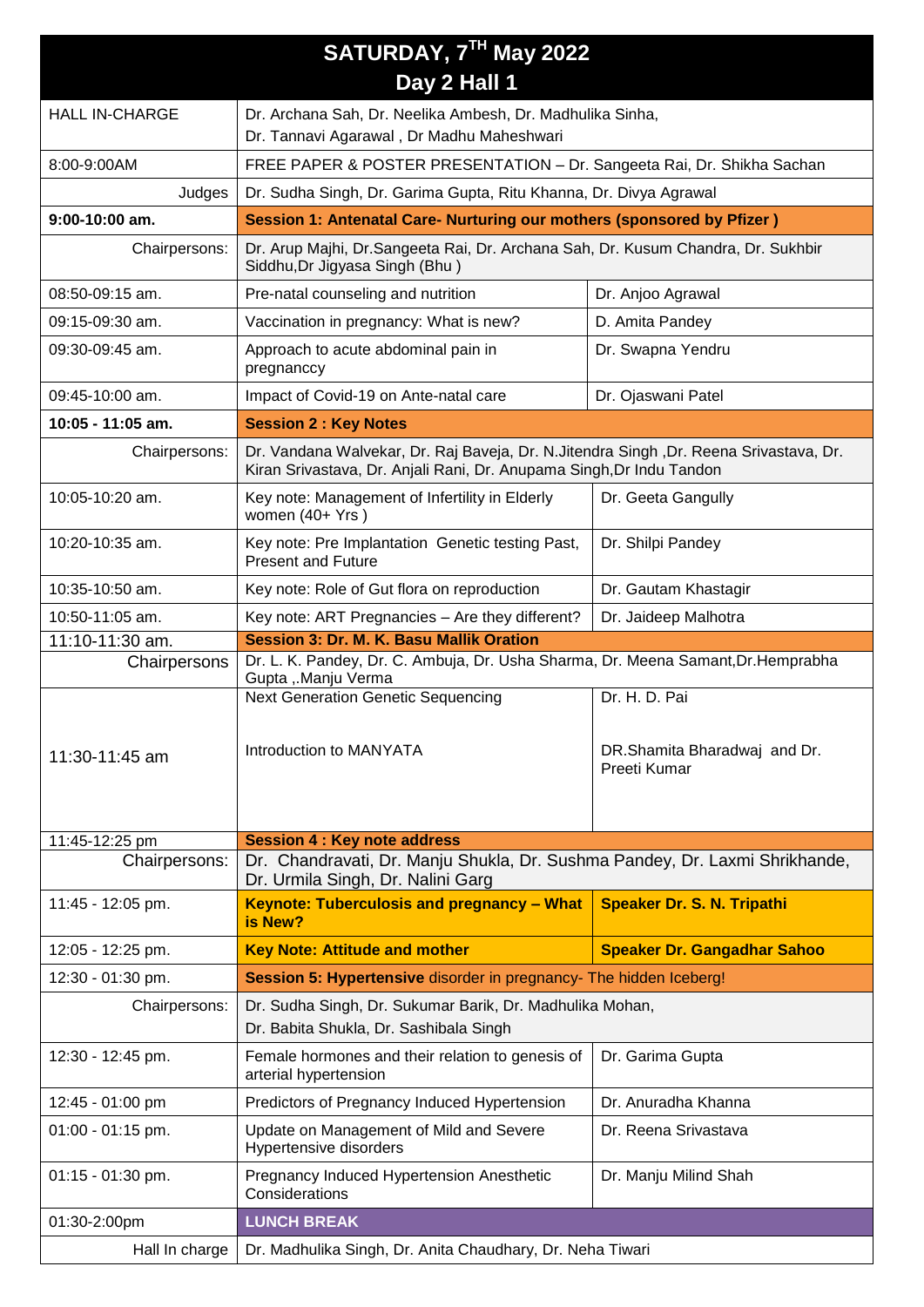| Chairpersons:        | Dr. Chandrawati, Dr. Mumtaz Sangh Mitra, Dr. Sudeep Chakraborty, Dr. Manju Gita<br>Mishra, Dr. Vineeta Das, Dr. Neelam Ohri, Dr. Nisha Rani Agrawal |                                                                           |
|----------------------|-----------------------------------------------------------------------------------------------------------------------------------------------------|---------------------------------------------------------------------------|
| 02:05 - 02:45 pm.    | <b>Conference Oration:</b><br>Dr. Usha Sharma, President<br><b>ISOPARB</b><br>Respectful Maternity Care - A Holistic Approach                       |                                                                           |
| <b>Chairpersons:</b> | Dr. Kamal Buxi, Dr. S. N. Tripathi, Dr. Usha Sharma, Dr. L. K. Pandey, Dr. Narendra<br>Malhotra, Dr. Manjari Matah                                  |                                                                           |
| $02:55 - 03:35$ pm.  | Dr. Kamala Achari Oration: Intrapartum care<br>bundle to improve Perinatal care                                                                     | <b>Sir Arul Kumaran</b>                                                   |
| 03:35-03:55pm        | Dilemmas in Management of Myomas                                                                                                                    | Dr. Pratap Kumar                                                          |
| 04:00 - 5:15 pm      | Dr. R. N. Ganguly Public Awareness Forum                                                                                                            |                                                                           |
|                      | Topic: Exploitation Of Women - Reality or Myth In The 21 <sup>st</sup> Century?                                                                     |                                                                           |
| Convenor             | Dr. Ruchi Pathak, Dr. Lavina Chaubey, Dr. Ruchi Sinha                                                                                               |                                                                           |
| Moderators:          | Dr. Mala Srivastava, Dr. Madhumati                                                                                                                  |                                                                           |
| Chairpersons:        | Dr. Geeta Ganguly Mukherjee, Dr. Sudeep Chakraborty, Dr. Rupam, Dr. Harsh Khullar, Dr.<br>Jaideep Malhotra, Dr. H. D. Pai, Dr Rupam                 |                                                                           |
| 04:00 - 5:15 pm      | <b>Public Forum -</b><br>Programme                                                                                                                  |                                                                           |
| Time                 | <b>Subject</b>                                                                                                                                      | <b>Speaker</b>                                                            |
| 5 min                | Introduction of topic by moderators                                                                                                                 | Dr Madhumathi /<br><b>Dr Mala Srivastava</b>                              |
| 10 Min               | Gender equality in 21 <sup>st</sup> century India - What<br>is the REALITY                                                                          | Dr Sulekha Pandey                                                         |
| $10 \text{ min}$     | Sex Slavery - Does the 21 <sup>st</sup> century (Indian)<br>woman feel safe                                                                         | Dr Saswati Sanyal Choudhury                                               |
| $10 \text{ min}$     | The EMPOWERED woman<br>of the 21 <sup>st</sup> century - What is the TRUTH<br>Different scenarios of rural and urban India                          | Dr Parul Kotdawala                                                        |
| $10 \text{ min}$     | <b>10-POINT PROGRAM to eliminate</b><br>exploitation of women (In India)                                                                            | Dr Sasikala Kola                                                          |
| $10 \text{ min}$     | Q&A to special dignitaries on Dias and<br>public interaction                                                                                        | <b>Moderators</b><br>Dr Mala Srivastava /<br>Dr Madhumathi                |
| 5 min                | <b>Concluding remarks</b>                                                                                                                           | Dr Mala Srivastava /<br>Dr Madhumathi                                     |
|                      | <b>Special appearance:</b><br>5. Dr. Sonal Parihar (Mrs. Earth)<br>7. Dr. Nidhi Patel (IAS)                                                         | 6. Dr. Arti Singh (DIG)<br>8. Dr. Anjali Rani (Mrs. India<br>Sensational) |
|                      |                                                                                                                                                     | 9. Dr Anupama Singh (IAS)                                                 |
| 05:30 - 07:00 pm.    | <b>Inauguration</b>                                                                                                                                 |                                                                           |
| 07:00 - 07:30 pm     | GBM / EBM Meeting                                                                                                                                   |                                                                           |
| 8:30 pm. Onwards     | Dinner                                                                                                                                              |                                                                           |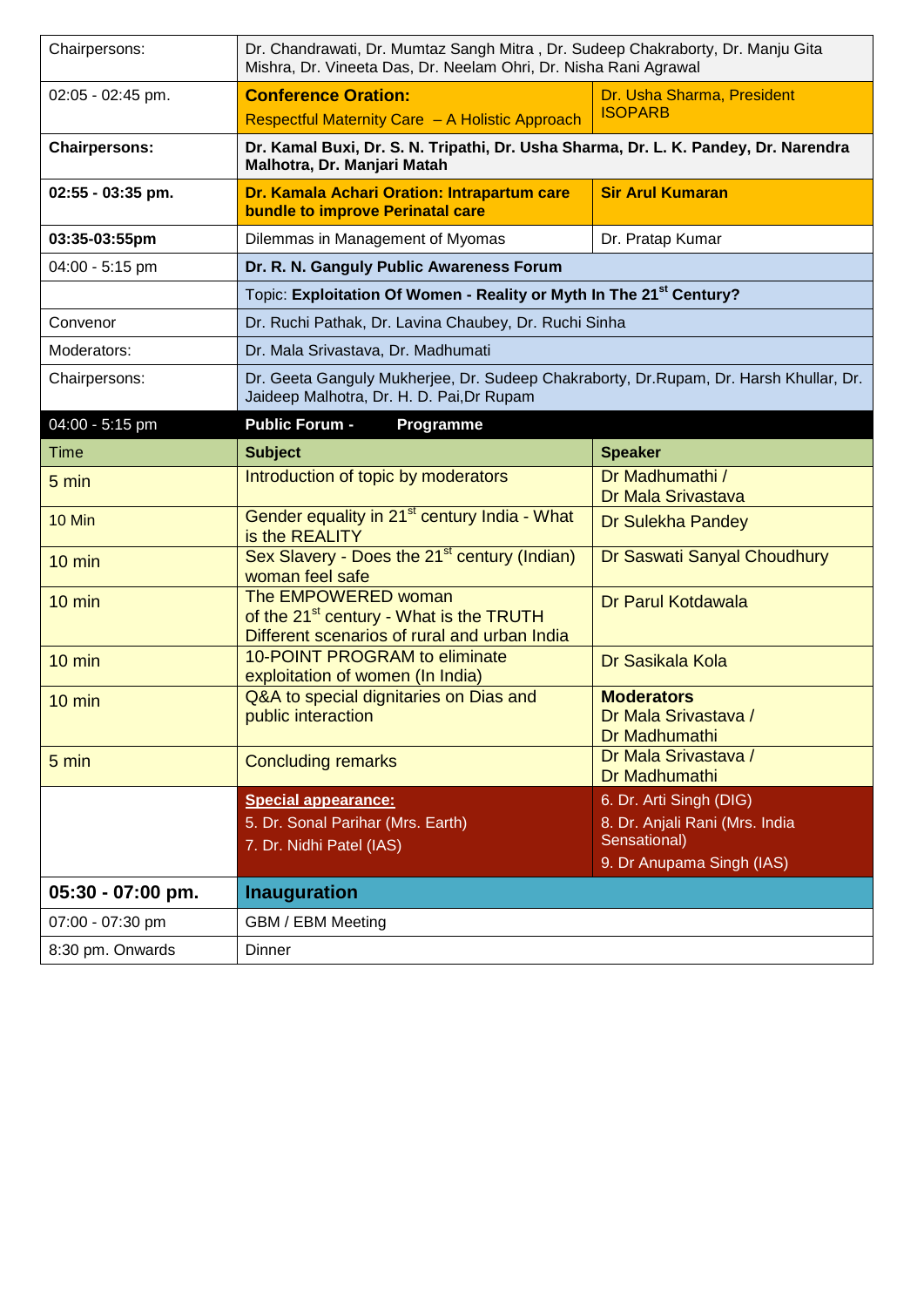| SATURDAY, 7TH May 2022 |                                                                                                                                                               |                |                      |
|------------------------|---------------------------------------------------------------------------------------------------------------------------------------------------------------|----------------|----------------------|
|                        | Day 2 - Hall 2                                                                                                                                                |                |                      |
| <b>HALL IN-CHARGE</b>  | Dr. Shalini Tandon, Dr. Preeti Gupta, Dr. Sarajoni Bhargava, Dr. Swati Verma, Dr. Sweta<br>Sareen                                                             |                |                      |
| 8:00-9:00AM            | FREE PAPER & POSTER PRESENTATION - Dr. Sangeeta Rai, Dr. Shikha Sachan                                                                                        |                |                      |
| Judges                 | Dr Sudha Singh, Dr Garima Gupta, Dr Ritu Khanna, Dr Divya Agarwal                                                                                             |                |                      |
| 9:00-10:00 am.         | <b>Session 1- Contraception Updates (Sponsor Abbott Pharma)</b>                                                                                               |                |                      |
| Chairpersons:          | Dr. Madhu Jain, Dr. Parul Kotdawala, Dr. Archana Mishra, Dr. Ritu Khanna, Dr. Sangeeta<br>Maheshwari, Dr. Usha Yadav                                          |                |                      |
| 9:00-9:15am            | Contraception- Where have we been and where are we<br>going?                                                                                                  |                | Dr. Laxmi shrikhande |
| 9:15-9:30am            | <b>Emergency Contraception-Latest updates</b>                                                                                                                 |                | Dr. Uma Pandey       |
| 9:30-9:45am            | Post-Partum IUCD- Where does it stands?                                                                                                                       |                | Dr. Reeta Jha        |
| 9:45-10:00am           | Unmet need of contraception in adolescents - What is<br>new?                                                                                                  |                | Dr. C. Ambuja        |
| 10:05-11:05 am.        | Session 2- Multiple pregnancy- Double trouble or twice blessed!                                                                                               |                |                      |
| Chairpersons:          | Dr. Hiralal konar, Dr. Hemprabha Gupta, Dr. Alpana Agrawal, Dr. Vineta Verma, Dr. Archana<br>Sah, Dr. Archana Jha Ranchi, Dr. Meenakshi Gupta                 |                |                      |
| 10:05-10:20 am         | Role of USG and Doppler in twins                                                                                                                              |                | Seema mehrotra       |
| 10:20-10:35 am         | Soft markers- What next?                                                                                                                                      | Poonam Gambhir |                      |
| 10:35-10:50 am         | Discordant twins- Are they growing together?<br>Kiran Pandey                                                                                                  |                |                      |
| 10:50-11:05 am         | Selective fetal reduction- The risks and benefits<br>Amrita Jaipuriyar                                                                                        |                |                      |
| 11:10-11:40 am         | Session 3: Panel Discussion - Difficult and Unpredictable Situation in Cesarean section                                                                       |                |                      |
| Moderators:            | Dr. Sadhana Gupta, Dr. Lavina Chaubey                                                                                                                         |                |                      |
| Expert                 | Dr. Sudeep Chakraborty, Dr. Basudev Mukherjee                                                                                                                 |                |                      |
| Panelists              | Dr. ParuSinha, Dr. Sangeeta Maheshwari, Dr. Ruchi Pathak, Dr. Rati Adhaulia, Dr. Vandana<br>Solanki "Dr.Vineeta Awasthi ,Dr .Sangeeta Roy , Dr.Shasikola Kola |                |                      |
| 11:45-12:25 pm         | <b>Session 4: Keynote Address:</b>                                                                                                                            |                |                      |
| Chairpersons:          | Dr. A. K. Devadas, Dr. D. Pushpa Lata, Dr. Jitender Singh, Dr. O. N. Verma, Dr. Sadhana<br>Gupta (VNS)                                                        |                |                      |
| 11:45 - 12:05 pm       | Cholestasis in Pregnancy                                                                                                                                      |                | Dr. Arup Kumar Majhi |
| 12:05 - 12:25 pm       | Pre Conceptual counseling for optimizing maternal and Perinatal<br>Dr. Suchitra Pandit<br>outcome                                                             |                |                      |
| 12:30-01:30 am.        | Session 5- Medical disorder in pregnancy- Managing the complexities                                                                                           |                |                      |
| Chairpersons           | Dr. Kiran Sinha, Dr. Deepak Goenka, Dr. Vineta Awasthi, Dr. Amrita Jaipuriyar, Dr. Mala<br>Shrivastav, Dr Preeti Bala Sahai                                   |                |                      |
| 12:30 - 12:45 pm.      | <b>Thyroid Disorders in Pregnancy</b><br>Dr. Alankar Tiwari                                                                                                   |                |                      |
| $12:45 - 01:00$ pm.    | Metabolic syndrome and Obesity in pregnancy- A Global<br>Pandemic in Covid-19 Era                                                                             |                | Dr. Neelam Ohri      |
| 01:00-01:15 pm         | Peripartum Cardiomyopathy<br>Dr. Madhu Jain                                                                                                                   |                |                      |
| $01:15 - 01:30$ pm     | Pre conception glycemic control and associated congenital<br>anomalies                                                                                        |                | Dr. Sonali           |

| 01:30-2:00pm        | <b>LUNCH BREAK</b>                                                                                                                 |                                              |
|---------------------|------------------------------------------------------------------------------------------------------------------------------------|----------------------------------------------|
| Hall In charge      | Dr. Madhulika Singh, Dr. Anita Chaudhary, Dr. Neha Tiwari                                                                          |                                              |
| Chairpersons:       | Dr. Mumtaz Sangh Mitra, Dr. Sudeep Chakraborty, Dr. Manju Gita Mishra, Dr. Vineeta Das,<br>Dr. Neelam Ohri, Dr. Nisha Rani Agrawal |                                              |
| $02:05 - 02:45$ pm. | <b>Conference Oration:</b><br><b>Respectful Maternity - A Holistic Approach</b>                                                    | Dr. Usha Sharma, President<br><b>ISOPARB</b> |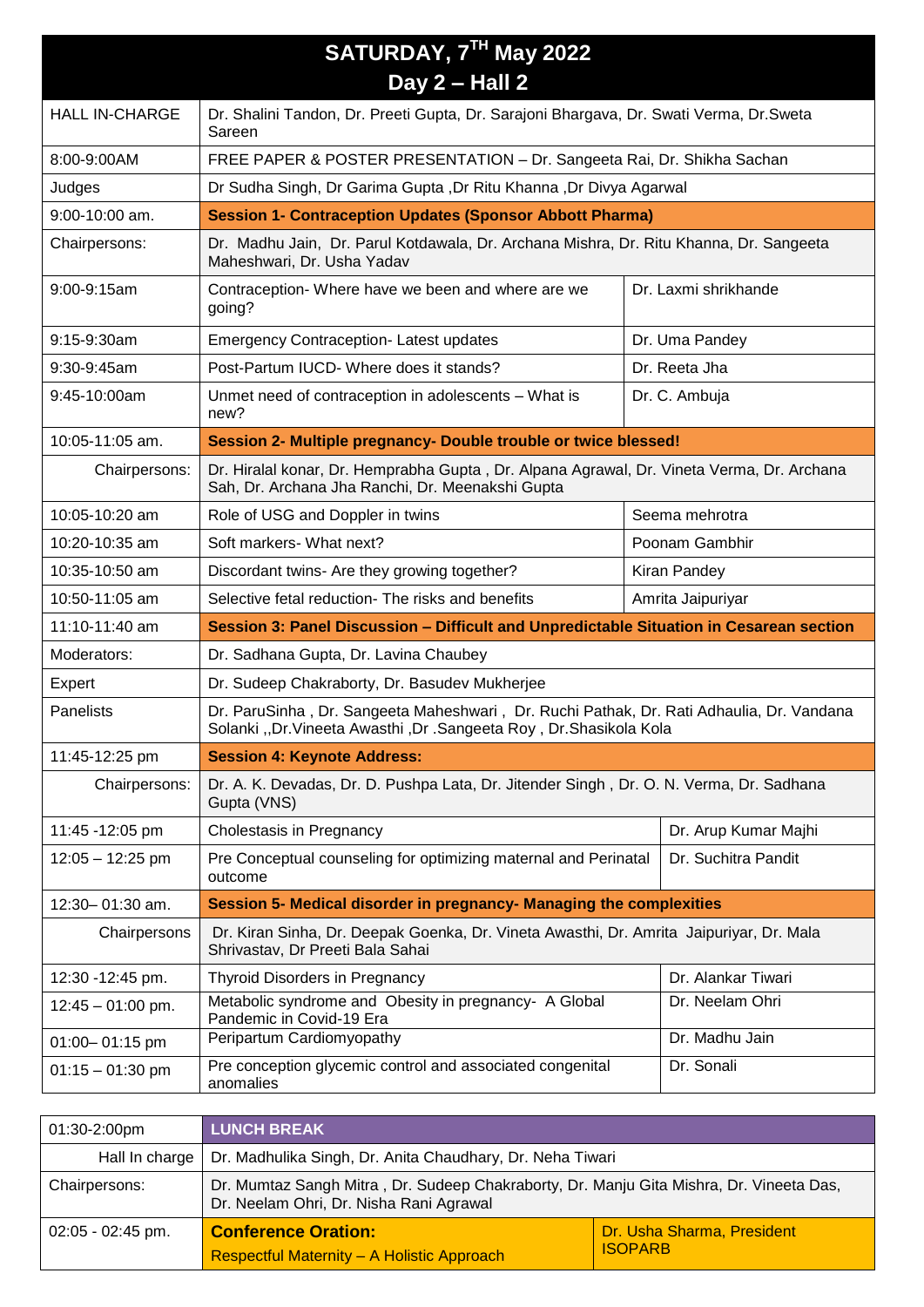| <b>Chairpersons:</b>   | Dr. Kamal Buxi, Dr. S. N. Tripathi, Dr. Usha Sharma, Dr. L. K. Pandey, Dr. Narendra<br>Malhotra, Dr. Manjari Matah         |                                                            |
|------------------------|----------------------------------------------------------------------------------------------------------------------------|------------------------------------------------------------|
| 02:55 - 03:35 pm.      | Dr. Kamala Achari Oration: Intrapartum care<br>bundle to improve Perinatal care                                            | <b>Sir Arul Kumaran</b>                                    |
| 03:35-03:55 pm         | Key note Address - Dilemmas in Management of<br>Myomas                                                                     | Dr. Pratap Kumar                                           |
| 04:00 - 5:15 pm.       | Dr. R. N. Ganguly Public Awareness Forum                                                                                   |                                                            |
|                        | Topic: Exploitation of women is a reality or myth in 21 <sup>st</sup> century?                                             |                                                            |
| Convenor               | Dr. Ruchi Pathak, Dr. Lavina Chaubey, Dr. Ruchi Sinha                                                                      |                                                            |
| Moderators:            | Dr. Mala Srivastava, Dr. Madhumati                                                                                         |                                                            |
| Chairpersons:          | Dr. Geeta Ganguly, Dr. Sudeep Chakraborty, Dr. Harsh Khullar, Dr. Jaideep Malhotra,<br>Dr. H. D. Pai                       |                                                            |
| 04:00 - 5:15 pm        | <b>Public Forum -</b><br>Programme                                                                                         |                                                            |
| <b>Time</b>            | <b>Subject</b>                                                                                                             | <b>Speaker</b>                                             |
| 5 min                  | Introduction of topic by moderators                                                                                        | Dr Madhumathi /<br>Dr Mala Srivastava                      |
| 10 Min                 | Gender equality in 21 <sup>st</sup> century India - What is the<br><b>REALITY</b>                                          | Dr Sulekha Pandey                                          |
| $10 \text{ min}$       | Sex Slavery - Does the 21 <sup>st</sup> century (Indian)<br>woman feel safe                                                | Dr Saswati Sanyal / Choudhury                              |
| $10 \text{ min}$       | The EMPOWERED woman<br>of the 21 <sup>st</sup> century - What is the TRUTH<br>Different scenarios of rural and urban India | Dr Parul Kotdawala                                         |
| $10 \text{ min}$       | 10-POINT PROGRAM to eliminate exploitation of<br>women (In India)                                                          | Dr Sasikala Kola                                           |
| $10 \text{ min}$       | Q&A to special dignitaries on Dias and public<br><i>interaction</i>                                                        | <b>Moderators</b><br>Dr Mala Srivastava /<br>Dr Madhumathi |
| 5 min                  | <b>Concluding remarks</b>                                                                                                  | Dr Mala Srivastava /<br>Dr Madhumathi                      |
|                        | <b>Special appearance:</b>                                                                                                 | 6. Dr. Arti Singh (DIG)                                    |
|                        | 5. Dr. Sonal Parihar (Mrs. Earth)                                                                                          | 8. Dr. Anjali Rani (Mrs. India                             |
|                        | 7. Dr. Nidhi Patel (IAS)                                                                                                   | Sensational)<br>9. Dr Anupama Singh (IAS)                  |
| $05:30 - 07:00$<br>pm. | <b>Inauguration</b>                                                                                                        |                                                            |
| 07:00 - 07:30 pm       | GBM / EBM Meeting                                                                                                          |                                                            |
| 8:30 pm. Onwards       | Dinner                                                                                                                     |                                                            |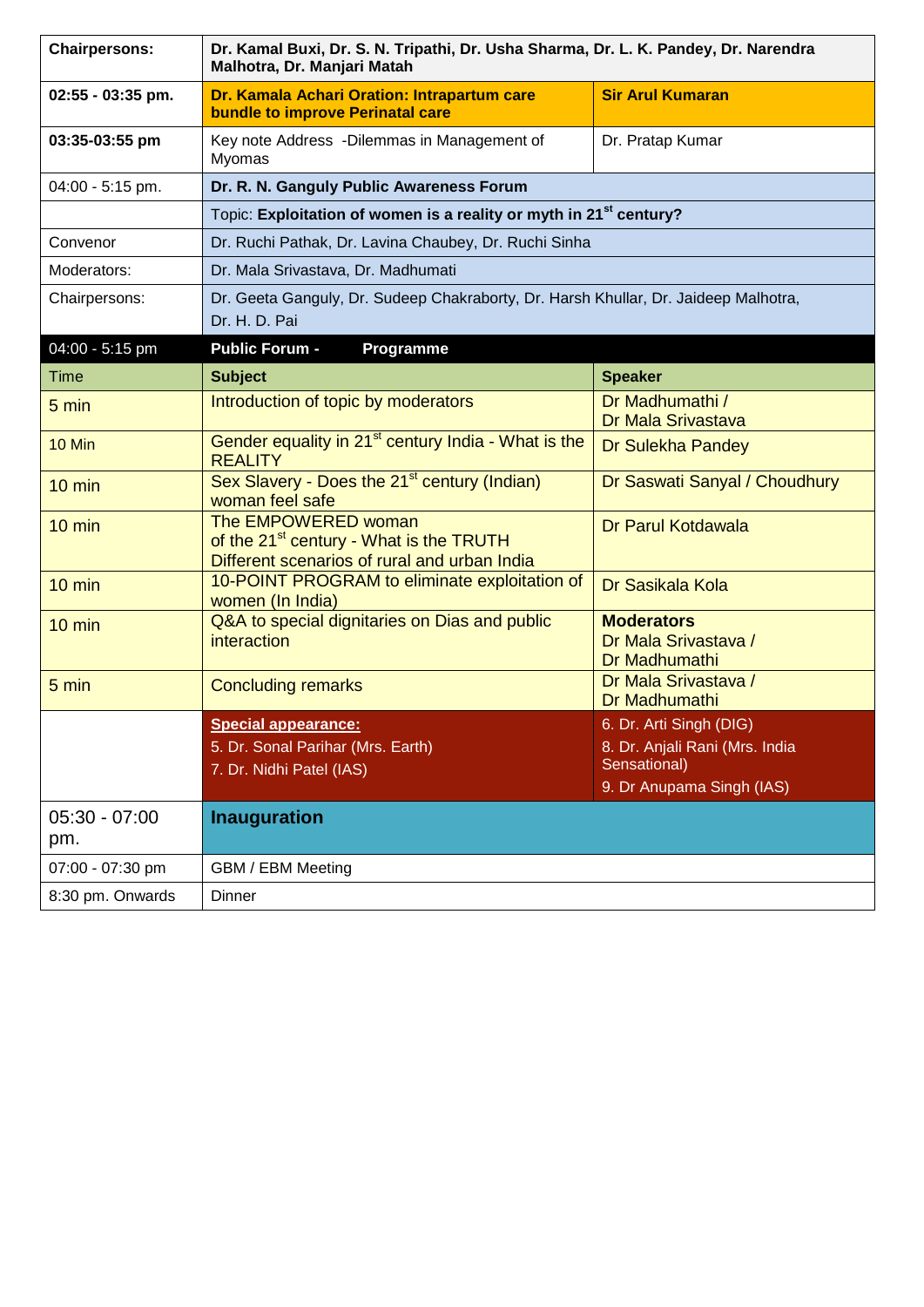| SATURDAY, 7TH May 2022    |                                                                                                                                        |                                   |  |
|---------------------------|----------------------------------------------------------------------------------------------------------------------------------------|-----------------------------------|--|
|                           | Day $2$ – Hall $3$                                                                                                                     |                                   |  |
| Hall In Charge            | Dr. Shakti Gupta, Dr. Priyanka Roshan, Dr. Sarika Rai, Dr. Pragya<br>Ojha, Dr. Richa Pandey, Dr. Taneesha                              |                                   |  |
| 8:00-9:00AM               | Free Paper & Poster Presentation - Dr. Sangeeta Rai, Dr. Shikha Sachan                                                                 |                                   |  |
| Judges                    |                                                                                                                                        |                                   |  |
| 9:00-10:00 am             | <b>Session 1: Preterm birth born too Soon</b>                                                                                          |                                   |  |
| Chairpersons              | Dr. Basudev Mukherjee, Dr. Urmila Singh, Dr. Smita Chandra, Dr. Mamta Rani<br>(Nalanda), Dr. Sukanta Mishra                            |                                   |  |
| 09:00-9:15 am             | Predicting and Preventing Preterm Birth where<br>have we reached                                                                       | Dr. Sukumar Barik                 |  |
| 09:15-9:30 am             | The limits of foetal viability – Ethical and clinical<br>consideration                                                                 | Dr. Sheela Mane                   |  |
| 09:30-9:45 am             | PPROM Management in Remote from term                                                                                                   | Dr. Uma Singh                     |  |
| 09:45-10:00 am            | Infant and Young child feeding practices among<br>tribal women of Jharkhand, India                                                     | Dr. Archana Singh-AllMS<br>,Delhi |  |
| 10:05-11:05 am            | Session 2: Unsafe Abortion- The preventable pandemic                                                                                   |                                   |  |
| Chairpersons              | Dr. Sasikola Kola, Dr. S. P. Jaiswar, Dr. Nisha Rani Agarwal,<br>, Dr. JigyasaSingh(Bhu), Dr. Sukhbir Siddhu                           |                                   |  |
| 10:05-10:20 am            | Making family planning methods accessible and<br>Dr. Shabhana Roze<br>acceptable<br>Chaudhary                                          |                                   |  |
| 10:20-10:35 am            | Management of septic abortions                                                                                                         | Dr. Jyoti Singh                   |  |
| 10:35-10:50 am            | <b>Perinatal Sepsis</b>                                                                                                                | Dr.Hiralal Konar                  |  |
| 10:50-11:05 am            | Recent Amendments in ART in India and its<br>Dr. Deepak Goenka<br>impact on reproductive medicine practices                            |                                   |  |
| Chairpersons              | Dr. Usha Gupta, Dr. Indu Singh, Dr. B. D. Bhatia, Dr. Usha Yadav.<br>Dr. Tapan Patnaik, Dr. Radha Jina                                 |                                   |  |
| 11:10-11:40 am.           | <b>Session 3: Panel Discussion: Post Partum Collapse</b>                                                                               |                                   |  |
| Expert:                   | Dr. K. K Gupta, Dr. Sandeep Loha                                                                                                       |                                   |  |
| Moderators:<br>Panelists: | Dr. Bhaskar Pal<br>Dr. Archana Kumari, Dr. Smriti, Dr. Sonali Gupta, Dr. Arti Srivastava, (Senior                                      |                                   |  |
|                           | research scientist) Dr. Archana Verma, Dr. Shikha Sachan, Dr Suman Sinha                                                               |                                   |  |
| 11:45-12:25 pm.           | Session 4: Key note address                                                                                                            |                                   |  |
| Chairpersons              | Dr. Navneeta Banerjee, Dr. Pariyar, Dr. Vibha Mishra, Dr. Divya Agarwal,<br>Dr. Nalini Garg, Dr. Seema Pandey, Dr. Reeta Sinha (Patna) |                                   |  |
| 11:45-12:00 pm            | Journey of Tocolysis                                                                                                                   | Dr. Milind Shah                   |  |
| 12:05-12:25 pm            | Sudden fetal demise - Can it be Predicted?<br>Dr. Manju Geeta Mishra                                                                   |                                   |  |
| 12:30-1:30 pm             | Session 5 : Dr. Manju Geeta Mishra Symposium                                                                                           |                                   |  |
|                           | Infections in Pregnancy - An Effective Approach                                                                                        |                                   |  |
| Chairpersons              | Dr.Manju Geeta Mishra ,Dr. Usha Yadav, Dr. Uma Singh, Dr. Smita Tandon, Dr.<br>N. K. Singh (Imphal)                                    |                                   |  |
| 12:30-12:45 pm.           | Corona Virus (COVID-19) infection in pregnancy                                                                                         | Dr. Pragya Mishra                 |  |
| 12:45-01:00 pm.           | HIV infection in pregnancy- New<br>recommendations to reduce Perinatal<br>transmissions                                                | Dr. Nilakshi Phukan Kumari        |  |
| 01:00-1:15 pm.            | TORCH test- Is it mandatory for all ante-natal<br>patients?                                                                            | Dr. Parul Kotdawala               |  |
| 01:15-1:30 pm.            | Effect of Hepatitis in pregnancy                                                                                                       | Dr. Shashikala Kola               |  |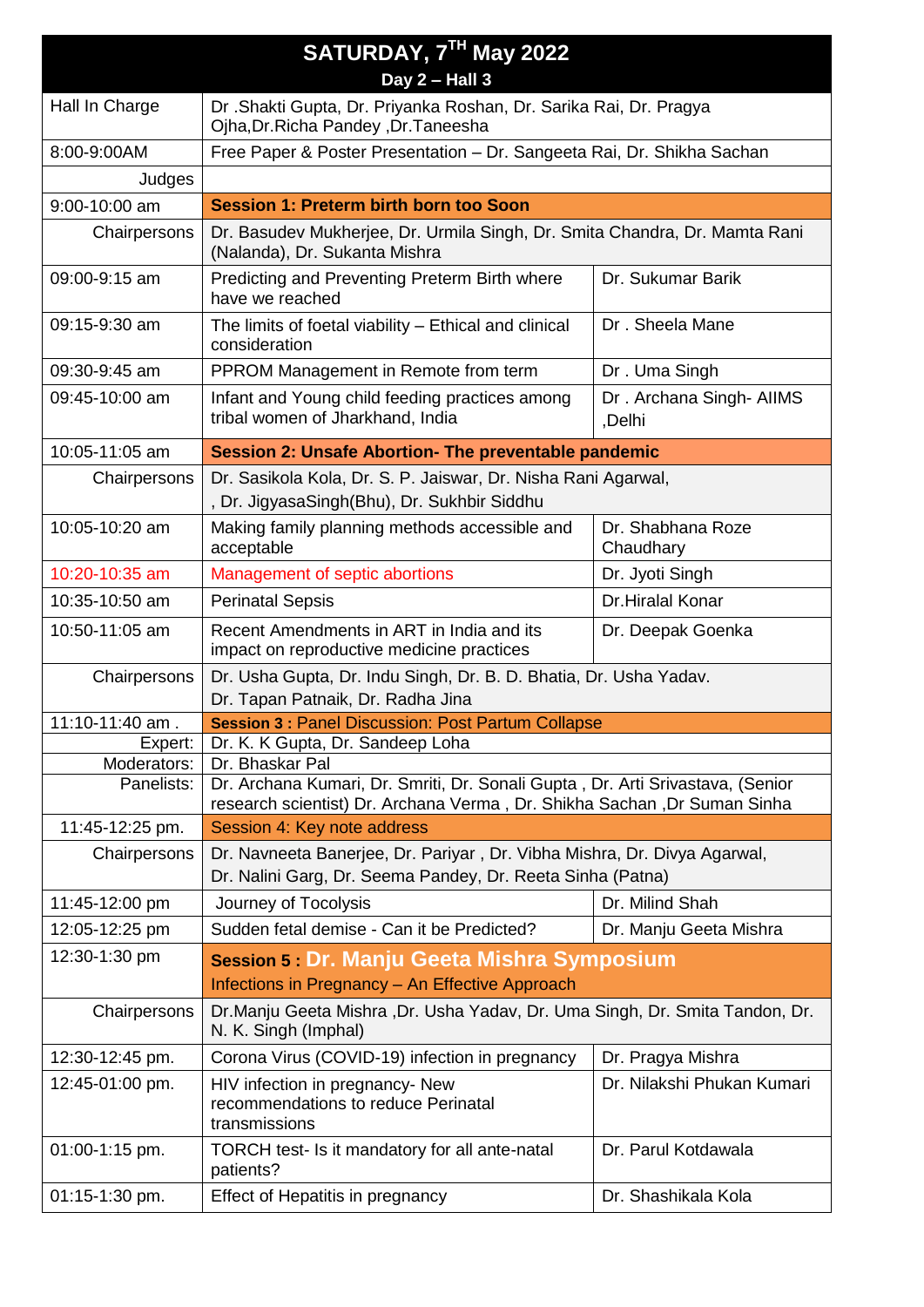| 01:30-2:00pm         | <b>LUNCH BREAK</b>                                                                                                                 |                                                            |  |
|----------------------|------------------------------------------------------------------------------------------------------------------------------------|------------------------------------------------------------|--|
| Hall In charge       | Dr. Madhulika Singh, Dr. Anita Chaudhary, Dr. Neha Tiwari                                                                          |                                                            |  |
| Chairpersons:        | Dr. Mumtaz Sangh Mitra, Dr. Sudeep Chakraborty, Dr. Manju Gita Mishra, Dr. Vineeta Das,<br>Dr. Neelam Ohri, Dr. Nisha Rani Agrawal |                                                            |  |
| 02:05 - 02:45 pm.    | <b>Conference Oration:</b>                                                                                                         | Dr. Usha Sharma, President<br><b>ISOPARB</b>               |  |
|                      | Respectful Maternity - A Holistic Approach                                                                                         |                                                            |  |
| <b>Chairpersons:</b> | Dr. Kamal Buxi, Dr. S. N. Tripathi, Dr. Usha Sharma, Dr. L. K. Pandey, Dr. Narendra<br>Malhotra, Dr. Manjari Matah                 |                                                            |  |
| 02:55 - 03:35 pm.    | Dr. Kamala Achari Oration: Intrapartum care<br>bundle to improve Perinatal care                                                    | <b>Sir Arul Kumaran</b>                                    |  |
| 03:35-03:55 pm       | Key note address -Dilemmas in Management of<br>Myomas                                                                              | Dr. Pratap Kumar                                           |  |
| 04:00 - 5:15 pm      | Dr. R. N. Ganguly Public Awareness Forum                                                                                           |                                                            |  |
|                      | Topic: Exploitation of women is a reality or myth in 21 <sup>st</sup> century?                                                     |                                                            |  |
| Convenor             | Dr. Ruchi Pathak, Dr. Lavina Chaubey, Dr. Ruchi Sinha                                                                              |                                                            |  |
| Moderators:          | Dr. Mala Srivastava, Dr. Madhumati                                                                                                 |                                                            |  |
| Chairpersons:        | Dr. Geeta Ganguly, Dr. Rupam (Patna), Dr. Harsh Khullar, Dr. Jaideep Malhotra,<br>Dr. H. D. Pai , Dr sudeep Chakraborty            |                                                            |  |
| 04:00 - 5:15 pm      | <b>Public Forum -</b><br>Programme                                                                                                 |                                                            |  |
| <b>Time</b>          | <b>Subject</b>                                                                                                                     | <b>Speaker</b>                                             |  |
| <b>Time</b>          | <b>Subject</b>                                                                                                                     | <b>Speaker</b>                                             |  |
| 5 min                | Introduction of topic by moderators                                                                                                | Dr Madhumathi /<br>Dr Mala Srivastava                      |  |
| 10 Min               | Gender equality in 21 <sup>st</sup> century India - What is<br>the REALITY                                                         | Dr Sulekha Pandey                                          |  |
| $10 \text{ min}$     | Sex Slavery - Does the 21 <sup>st</sup> century (Indian)<br>woman feel safe                                                        | Dr Saswati Sanyal / Choudhury                              |  |
| $10 \text{ min}$     | The EMPOWERED woman<br>of the 21 <sup>st</sup> century - What is the TRUTH<br>Different scenarios of rural and urban India         | Dr Parul Kotdawala                                         |  |
| $10 \text{ min}$     | 10-POINT PROGRAM to eliminate exploitation<br>of women (In India)                                                                  | Dr Sasikala Kola                                           |  |
| $10 \text{ min}$     | Q&A to special dignitaries on Dias and public<br><i>interaction</i>                                                                | <b>Moderators</b><br>Dr Mala Srivastava /<br>Dr Madhumathi |  |
| 5 min                | <b>Concluding remarks</b>                                                                                                          | Dr Mala Srivastava /<br>Dr Madhumathi                      |  |
|                      | <b>Special appearance:</b>                                                                                                         | 6. Dr. Arti Singh (DIG)                                    |  |
|                      | 5. Dr. Sonal Parihar (Mrs. Earth)                                                                                                  | 8. Dr. Anjali Rani (Mrs. India<br>Sensational)             |  |
|                      | 7. Dr. Nidhi Patel (IAS)                                                                                                           | 9. Dr Anupama Singh (IAS)                                  |  |
| $05:30 - 07:00$ pm.  | <b>Inauguration</b>                                                                                                                |                                                            |  |
| 07:00 - 07:30 pm     | GBM / EBM Meeting                                                                                                                  |                                                            |  |
| 8:30 pm. Onwards     | Dinner                                                                                                                             |                                                            |  |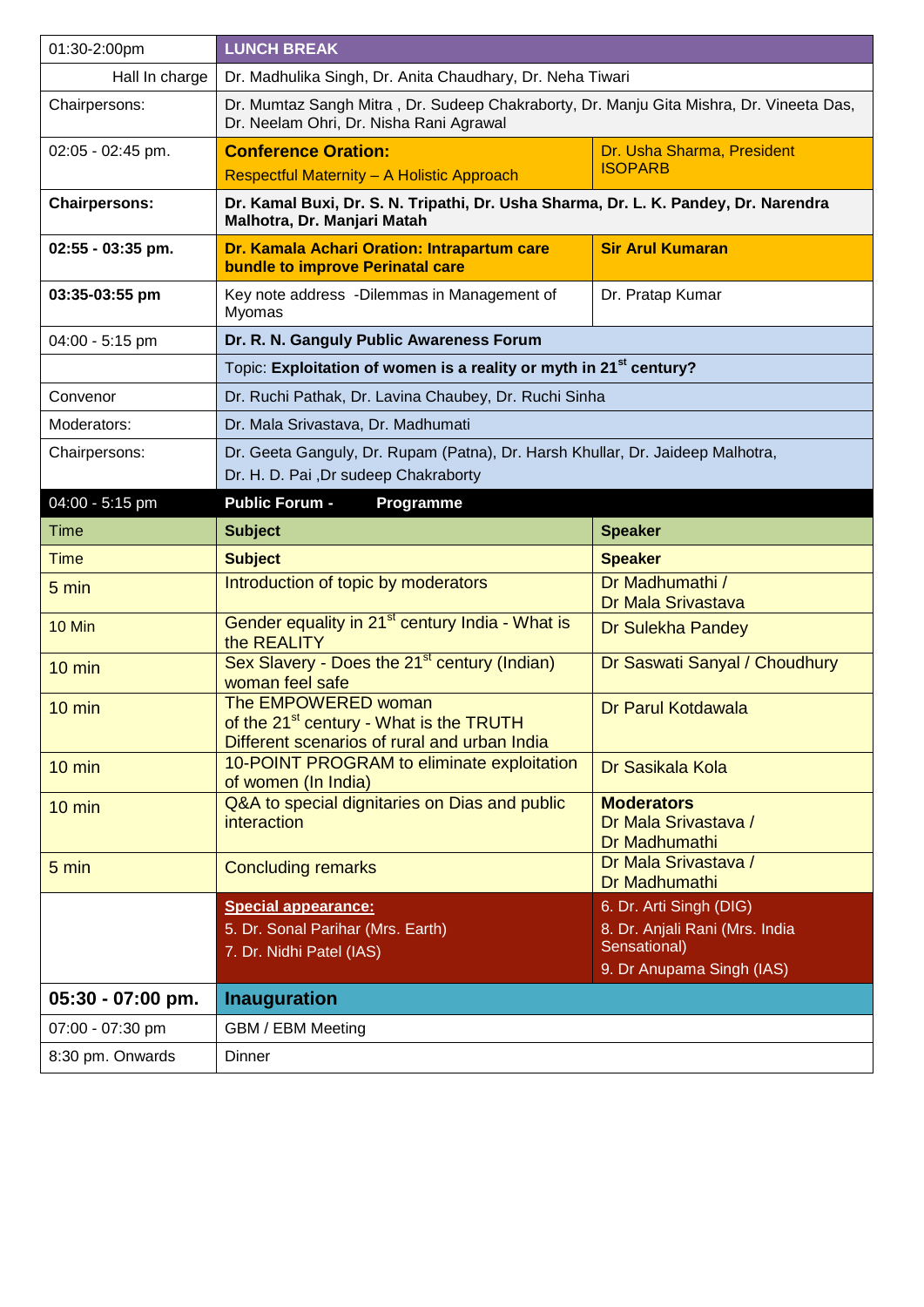| Sunday 8 <sup>th</sup> May 2020 |                                                                                                                        |                                                           |  |
|---------------------------------|------------------------------------------------------------------------------------------------------------------------|-----------------------------------------------------------|--|
|                                 | Day 3 - Hall 1                                                                                                         |                                                           |  |
| Hall In charges                 | Dr. Nutan Singh, Dr. Anjali Gupta, Dr. Neha Tiwari, Dr. Kiran Jaiswal, Dr.<br>ShiwaliTripathi                          |                                                           |  |
| 08:00-09:00 am.                 | Free Paper and Poster Presentation                                                                                     |                                                           |  |
| Judges                          | Dr. S. P. Jaiswar, Dr. Divya Awasthi, Dr. Uma Pandey, Dr. Arti Divya                                                   |                                                           |  |
| 9:00-09:45 am.                  |                                                                                                                        | Session 1: Antepatum Hemorrhage - A Conscious Way forward |  |
| Chairperson                     | Dr.Sangeeta Rai, Dr. Pragya Saligram, Dr. Archana Singh, Dr. Suman Singh (Rachi),<br>Dr. Urmila Singh,                 |                                                           |  |
| 09:00-09:15 am.                 |                                                                                                                        |                                                           |  |
| 09:15-09:30 am.                 | Management of major degree of placenta Previa                                                                          | Dr. Divya Awasthi                                         |  |
| 09:30-09:45 am.                 | Placenta accrete spectrum - Current management<br>strategies                                                           | Dr. Sulekha Pandey                                        |  |
| 9:50-10:50 am.                  | <b>Session 2: Mixed Bag</b>                                                                                            |                                                           |  |
| Chairperson                     | Dr. Manjari Matah, Dr. Madhu Jain, Dr. Manju Geeta Mishra, Dr. Meena Samant                                            |                                                           |  |
| 09:50-10:05 am.                 | <b>Adolescent Endometriosis</b>                                                                                        | Dr. Rooma Sinha                                           |  |
| $10:05 - 10:20$ am              | <b>Endometriosis Adenomyosis and Fibroid Do</b><br>these Gybacelogical conditions share a<br>common pathogenic pathway | Dr. Suruchi Pandey                                        |  |
| 10:20-10:35 am                  | Puberty Menorhagia                                                                                                     | Dr. Supria Jaiswal                                        |  |
| $10:35 - 10:50$ am.             | Approach to evaluation and management of<br>female voiding Dysfunction                                                 | Dr. Sanjay Sinha                                          |  |
| 10:55-11:55 pm.                 | Session 3 : Post partum Hemorrhage - The golden Hour                                                                   |                                                           |  |
|                                 |                                                                                                                        |                                                           |  |
| Chairperson                     | Dr. Kusum Chandra, Dr. Paresh Chandra, Dr. Swati Gupta, Dr. Hemprabha Gupta, Rupam<br>Patna, Dr Bela Saigal            |                                                           |  |
| $10:55 - 11:10$ am              | Oxytocin / Misoprostal / Carbetocin in<br>Management of PPH $\rightarrow$ A life saving cocktail                       | Dr. Abha Rani Sinha                                       |  |
| 11:10-11:25 am                  | Step wise devascularization                                                                                            | Dr. Ram Prasad Dey                                        |  |
| 11:25-11:40 am                  | Uterine rupture- Rupture of unscarred uterus in<br>pregnancy                                                           | Dr. Manju Verma                                           |  |
| 11:40-11:55 am.                 | Amniotic fluid embolism                                                                                                | Dr. Jayita Chakraborty                                    |  |
| 12:00-01:00 pm.                 | Session 4 : Anemia - The Silent Killer (Sponsor Abbott Pharma)                                                         |                                                           |  |
| Chairperson                     | Dr. Sweta Mehndiratta, Dr. Shalini Tanton, Dr. Shashibala Singh, Dr. Seema Varshney                                    |                                                           |  |
| 12:00-12:15 am.                 | Screening of Anemia - Interpretation of reports /<br>Yoga in Pregnancy                                                 | Dr. Seema Dwivedi                                         |  |
| 12:15-12:30 am                  | Severe Anemia in Pregnancy                                                                                             | Dr. Lavina Chaubey                                        |  |
| 12:30-12:45 pm.                 | Thalassemia in Pregnancy and it's prevention                                                                           | Dr. Meena Samant                                          |  |
| 12:45-01:00 pm.                 | Cesarean scar Ectopic the current status                                                                               | Dr. Sukant Mishra                                         |  |
| 01:00-01:15 pm                  | <b>Coffee break</b>                                                                                                    |                                                           |  |
| 01:15-01:45 pm.                 | <b>Session 5: Dr. S. N. Tripathi Oration</b>                                                                           |                                                           |  |
| Chairperson                     | Dr. Suchitra Pandit, Dr. Pushpa Lata, Dr. Vibha Mishra, Dr. Sulekha Pandey,<br>Dr. Anuradha Khanna, Dr. Madhu Jain     |                                                           |  |
| 01:00-01:30 pm                  | Cesarean delivery - A Bliss or misery?                                                                                 | Dr. Sunita Mittal                                         |  |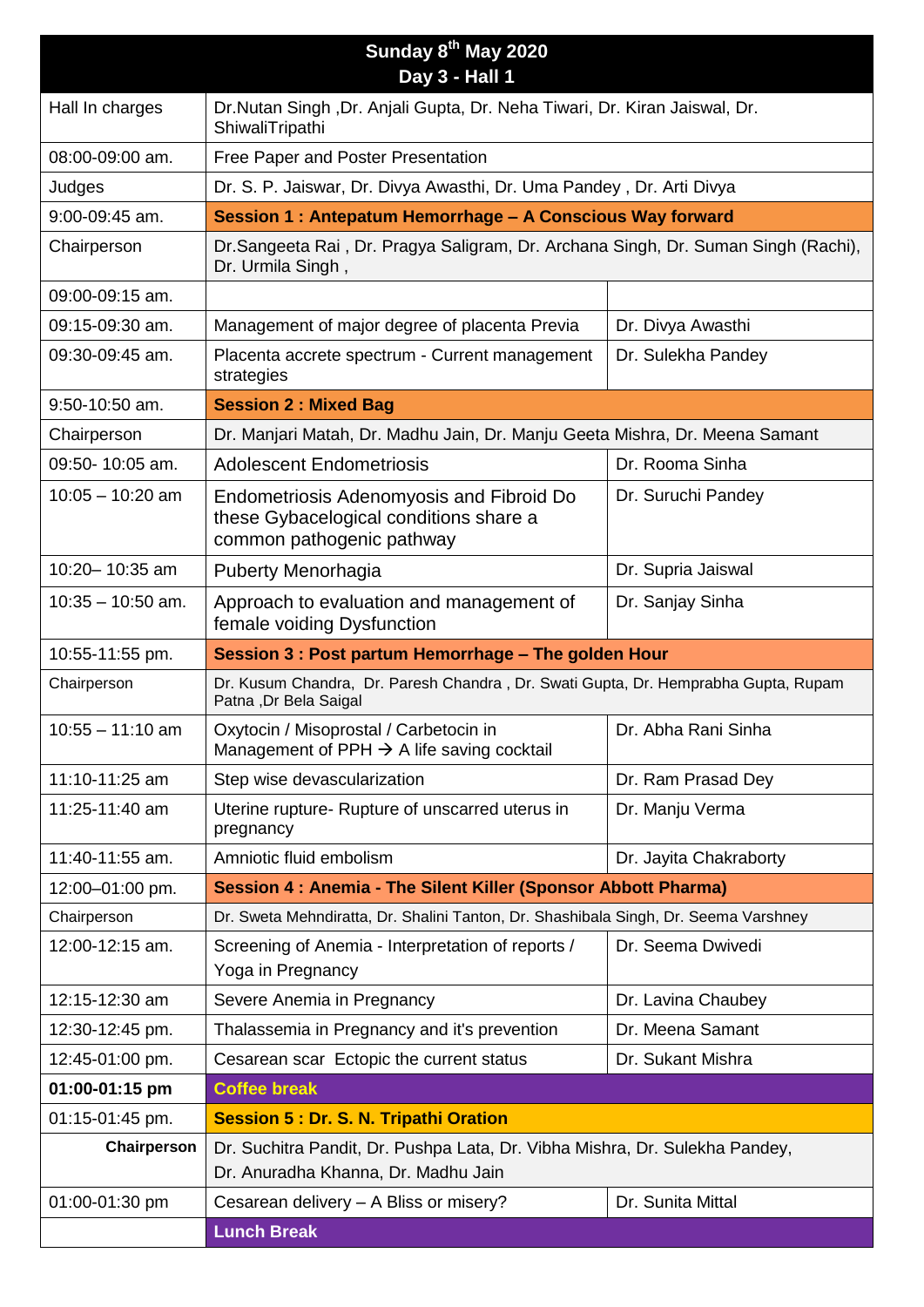| <b>Hall In Charge</b> | Dr. Anjana Gupta, Dr. Pragya Ojha ,Dr.Jigyasa Singh Dr.Jigna Arhatia            |                                              |
|-----------------------|---------------------------------------------------------------------------------|----------------------------------------------|
| 02:20-03:20 pm.       | Session 6 : Malignant disorders of females - The Bizarre situation              |                                              |
| Chairpersons          | Dr. Navneet Banerjee, Dr. Parihar, Dr. Pradhan, Dr. Neha (Apex)                 |                                              |
| 02:20-02:35 pm.       | <b>Gynecological Cancers in Pregnancy</b>                                       | Dr. Sweta Rai                                |
| 02:35-02:50 pm.       | <b>Gestational Trophoblastic disease</b>                                        | Dr. Pooja                                    |
| 02:50-03:05 pm.       | Radiotherapy in Gynecological cancer                                            | Dr. Ankita singh Patel                       |
| 03:05-03:20 pm.       | Early detection of cancer cervix                                                | Dr. Kusum Verma                              |
| 03:20-03:35 pm.       | <b>Border line Ovarian Tumors</b>                                               | Dr. Sangeeta Rai                             |
| 03:35-04:15 pm        | <b>Session 7: Debate - Setting on Solutions</b>                                 | For and Against                              |
| <b>Experts</b>        | Dr. L. K. Pandey, Dr. Manjari Matah, Dr. Nisha Rani Agarawal                    |                                              |
| 03:35-03:48 pm.       | A. All high risk pregnancy termination at 38<br>weeks or not?                   | Dr. Sangam Jha,<br>Dr. Jigyasa Singh         |
| 03:48-04:00 pm.       | B. NIPT for all Yes or No?                                                      | Dr. Chandra Mansukhani,<br>Dr. Deepika Patil |
| 04:00-04:12 pm.       | C. Induction of labor at term or spontaneous<br>labour at 41 Weeks.             | Dr. Apala Priyadarshini<br>Dr. Vandana Verma |
| 04:15-05:15 pm.       | Session 7: Still Birth - the unsolved misery                                    |                                              |
| Chairpersons          | Dr. Chandreye Banerjee, Dr. Anjana Prasad, Dr. Sangeeta Rai, Dr. Kirti Pareshar |                                              |
| 04:15-04:30 pm.       | Maternal infection causing still birth                                          | Dr. Ishita Awasthi                           |
| 04:30-04:45 pm.       | Cause Analysis after still birth                                                | Dr. Deepali Gupta                            |
| 04:45-05:00 pm.       | Perinatal death revised                                                         | Dr. Usha Yadav                               |
| 05:00-05:15 pm        | Breaking the news of still birth - Role of<br>Obstetrician                      | Dr. Kaveri Gupta                             |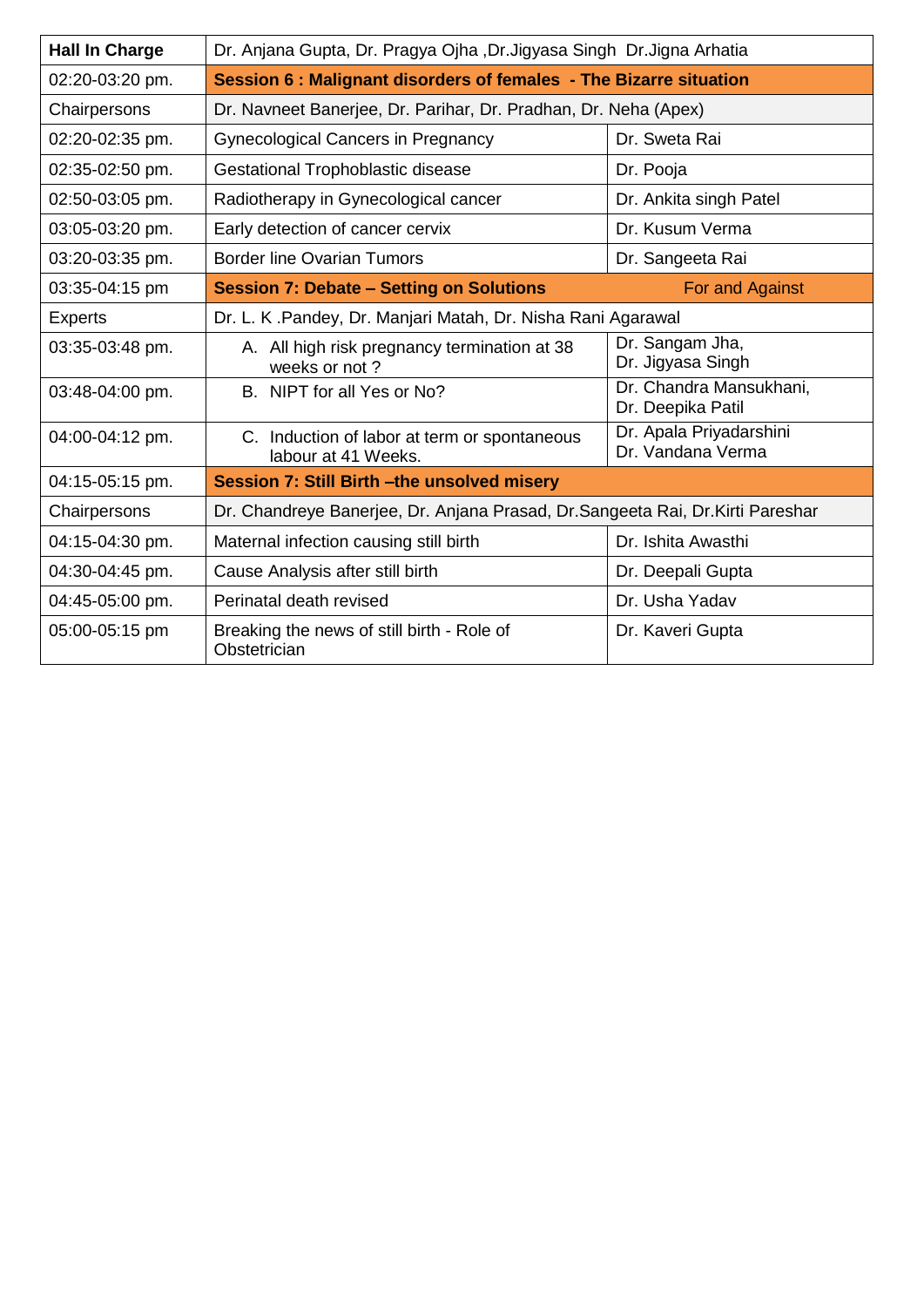| 8 May, Sunday 2022<br>Day 3 - Hall: 2 |                                                                                                                   |                                                                                  |  |
|---------------------------------------|-------------------------------------------------------------------------------------------------------------------|----------------------------------------------------------------------------------|--|
| <b>HALL IN-CHARGE</b>                 | Dr.Madhulika Sinha ,Dr. Neelika Ambesh, Dr. Sarojni Bhargav, Dr. Deepa Seth, Dr.<br>Sangeeta Roy                  |                                                                                  |  |
| 8:00-9:00AM                           | <b>FREE PAPER &amp; POSTER PRESENTATION</b>                                                                       |                                                                                  |  |
| Judges                                | Dr. S. P. Jaiswar, ,Dr .Uma Pandey, , Dr.Divya Awasthi                                                            |                                                                                  |  |
| $9:00-9:45$ am.                       | <b>Session 1: Operative Deliveries</b>                                                                            |                                                                                  |  |
| Chairperson                           | Dr. Manju Yadav, Dr. Neena Jaideep, Dr. Madhu Maheshwari                                                          |                                                                                  |  |
| 9:00-9:15 am.                         | Clinical Assessment before instrumental<br>vaginal delivery- vacuum Vs forceps                                    | Dr. Jaideep Tank                                                                 |  |
| $9:15-9:30$ am.                       | Is rotational delivery a safe alternative to<br>cesarean section?                                                 | Dr. Sneha Bhuyar                                                                 |  |
| $9:30-9:45$ am.                       | Emergency obstetrics hysterectomy - When<br>and how?                                                              | Dr. Ashish Mukhopadhay                                                           |  |
| 9:50-10:35 am                         | Session 2: Foetal Growth restriction - How Small is Small?                                                        |                                                                                  |  |
| Chairpersons                          | Rai                                                                                                               | Dr. Shruti Kesireddy, Dr. Neelika Ambhesh, Dr. Tannavi Agarawal, Dr. Madhulika   |  |
| 09:50-10:05 am.                       | FGR – Preventive aspects and Obstetrical<br>Management                                                            | Dr. Ranjana Khanna                                                               |  |
| 10:05-10:20 am.                       | Pre Maturity – When and How to deliver                                                                            | Dr. Sujata                                                                       |  |
| 10:20-10:35 am.                       | Role of Doppler studies and Growth charts<br>in Management of FGR                                                 | Dr. Vineeta Das                                                                  |  |
| 10:40-11:10 am.                       | Session 3- Anesthesia in Obstetrics                                                                               |                                                                                  |  |
| Chairpersons                          | Dr.Anil Ohri, Dr.S.K. Mathur, Dr. Manmohan Shyam ,Dr Rakesh Sinha ,DrRohit<br>Agarwal                             |                                                                                  |  |
| 10:40-10:55 am.                       | Availability of Obstetric ICU and its<br>Relevance                                                                | Dr. L. D. Mishra                                                                 |  |
| 10:55-11:10 am.                       | Critical care in Pregnancy                                                                                        | Dr. D.K.Singh                                                                    |  |
| 11:15-12:00 pm                        | Session 4- Infertility - miracles do happen                                                                       |                                                                                  |  |
| Chairpersons                          | Khanna                                                                                                            | Dr. Jigyasa Singh, Dr. Renu Pandey, Dr. Neha Gupta, Dr. Vineeta Das, Dr. Ranjana |  |
| 11:15-11:30 am                        | MTP ACT amendment-Implications on<br>clinical practice                                                            | Dr.Bharti Maheshwari                                                             |  |
| 11:30-11:45 am.                       | Surrogacy the Current status in India                                                                             | Dr. Kalpana (Patna)                                                              |  |
| 11:45-12:00 am.                       | Pre ART Management                                                                                                | Dr. Ritu Khanna                                                                  |  |
| 12:05-12:50 pm                        | Session 5: Recent advances in Obstetrics                                                                          |                                                                                  |  |
| Chairperson.                          | Dr. Uma Pandey, Dr. Sujata, Dr. Dr. Suchi Jain, Dr Sangeeta Roy                                                   |                                                                                  |  |
| 12:05-12:20 pm.                       | Artificial intelligence in Obstetrics                                                                             |                                                                                  |  |
| 12:20-12:35 pm.                       | <b>WHO - New Labour Care Guide</b>                                                                                | Dr. Pratibha                                                                     |  |
| 12:35-12:50 pm.                       | Fetal Programming and Consequences in<br>later life                                                               | Dr. Girija Wagh                                                                  |  |
| 12:50-01:00 pm.                       | LNG - IUS Contraception and beyond                                                                                | Dr. Ruchi Sinha                                                                  |  |
| 01:00-01:15 pm.                       | <b>Coffee Break</b>                                                                                               |                                                                                  |  |
| $1:15 - 1:45$ pm                      | Oration: Dr. S. N. TRIPATHI Oration                                                                               |                                                                                  |  |
| Chairpersons                          | Dr. Suchitra Pandit, Dr. Pushpalata, Dr. Vibha Mishra, Dr. Sulekha Pandey, Dr.<br>Anuradha Khanna, Dr. Madhu jain |                                                                                  |  |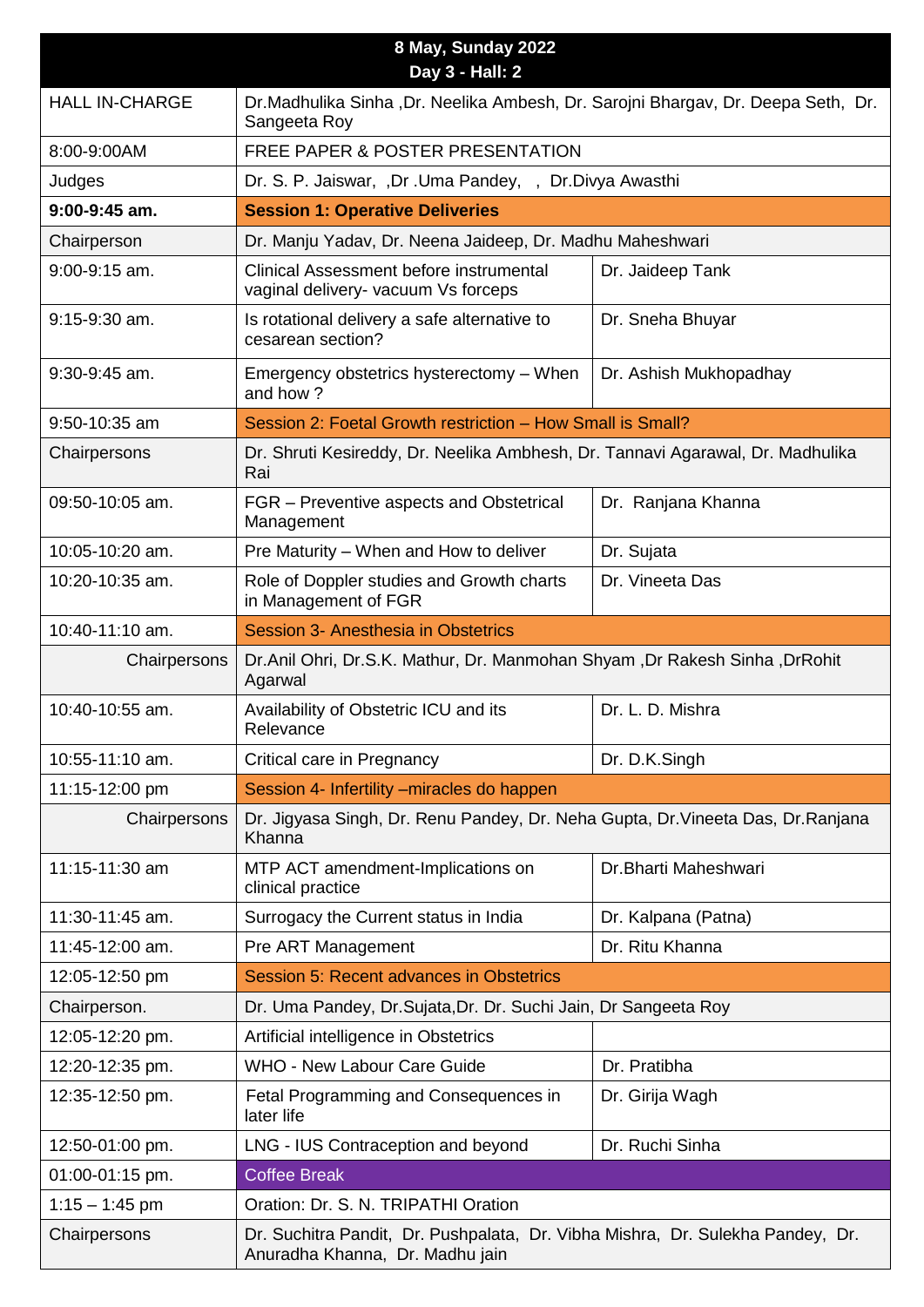|                      | Cesarean delivery- A Bliss or Misery?                                                                                                                   | Dr. Sunita Mittal         |  |
|----------------------|---------------------------------------------------------------------------------------------------------------------------------------------------------|---------------------------|--|
| 01:45-02:15 pm.      | <b>Lunch break</b>                                                                                                                                      |                           |  |
| Hall In Charge       | Dr. Gazal Jain, Dr. Tusharika                                                                                                                           |                           |  |
| 02:20-03:05 pm       | Session 6: Yuva session listening to young voices – Igniting the Spark !!                                                                               |                           |  |
| Chairpersons         | Dr. Swati Verma, Dr. Shilu Goel, Dr. Manjari Gupta, Dr. Bela Saigal                                                                                     |                           |  |
| 02:20-02:35 pm       | Sexual and Reproductive Health Rights and<br>Responsibilities                                                                                           | Dr. Tulika Jha            |  |
| 02:35-02:50 pm.      | <b>Recurrent Pregnancy Loss</b>                                                                                                                         | Dr. Priyadarshini Agarwal |  |
| 02:50-03:05 pm.      | Thromboprophylaxis in obstetrics                                                                                                                        | Dr. Neelanchali Singh     |  |
| 03:10-03:40 pm       | Panel discussion: GDM                                                                                                                                   |                           |  |
| Expert and moderator | Padmashri Dr. K. K. Tripathi                                                                                                                            |                           |  |
|                      | Co Moderator: Dr Mamta Singh                                                                                                                            |                           |  |
| Panelist             | Dr. Garima Gupta , Dr. Jyoti Singh , Dr. Seema Pandey Dr. Kalpana (Bhu), Dr. Anjana<br>Jha, Dr. Tripity Singh, Dr. Pragya Shree, Dr. Vineeta (Deogarh), |                           |  |
| 03:45-04:45 pm.      | <b>Session 7: Maternal Mortality</b>                                                                                                                    |                           |  |
| Chairpersons         | Dr. Tulika jha ,Dr. Neelanchali Singh, Dr.Anju Jain, Dr.Shuchi Jain                                                                                     |                           |  |
| 03:45-04:00 pm.      | Near miss cases- Walking on a stretch of snow                                                                                                           | Dr Divya Agarwal          |  |
| 04:00-04:15 pm       | India's failure in prevention of maternal deaths-<br>A Critical Analysis from 2000-2021                                                                 | Dr. Shikha Sachan         |  |
| 04:15-04:30 pm       | Peri mortem Cesarean- Can our younger<br>obstetricians dare to do it with the existing<br>medico-legal system of India?                                 | Dr. Mamta Singh           |  |
| 04:30-04:45 pm       | Why mothers die ? urban verses rural set up                                                                                                             |                           |  |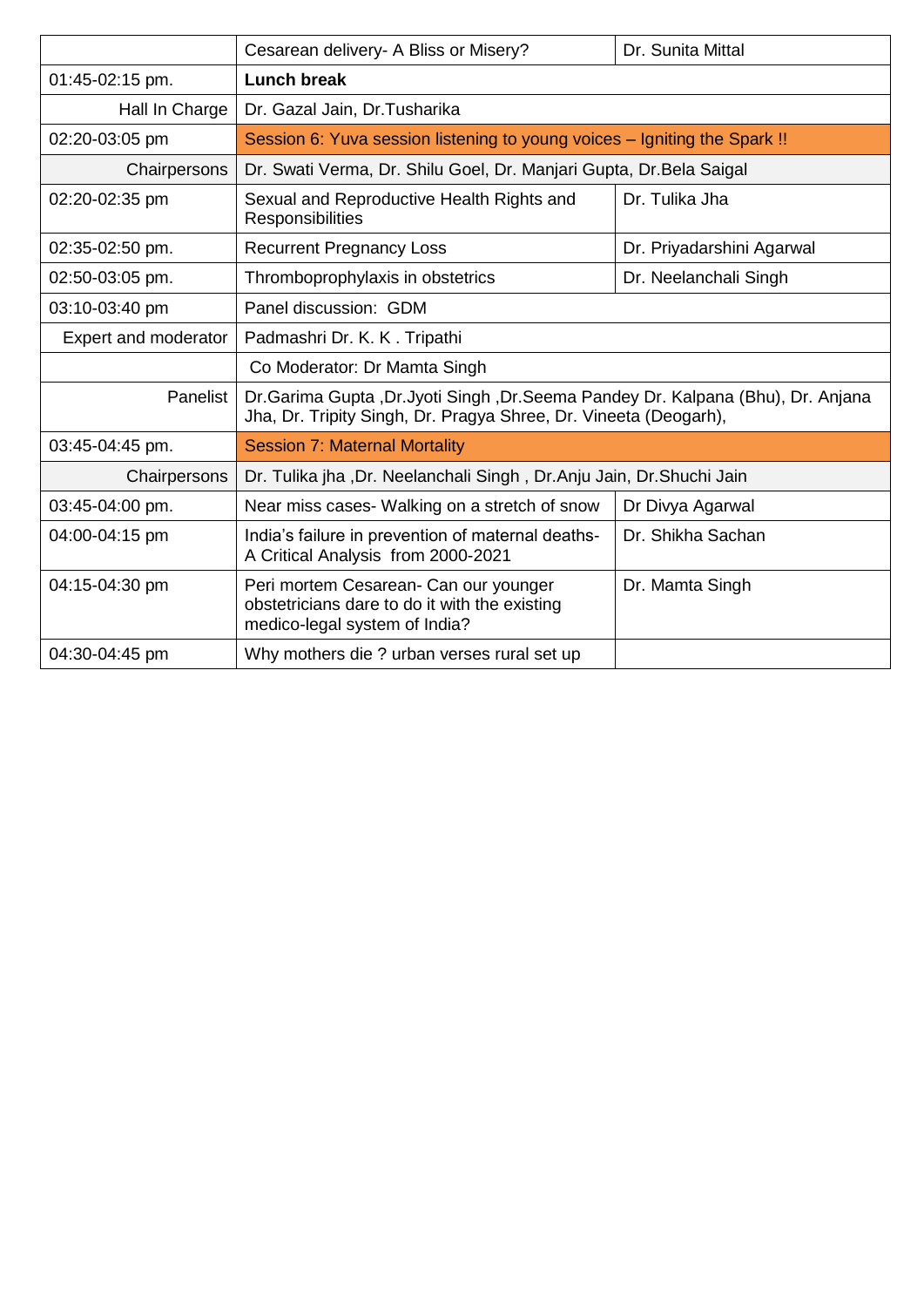|                                        | Sunday 8 <sup>th</sup> , May 2022<br>Day 3 - Hall 3                                                               |                           |  |
|----------------------------------------|-------------------------------------------------------------------------------------------------------------------|---------------------------|--|
| Hall In Charge                         | Dr.Madhjlika Singh, Dr. Tripty Singh, Dr. Sarika Singh, Dr. Swati Verma, Dr.Kirti<br>Kaithwas                     |                           |  |
| 08:00-09:00 am.                        | Free paper and poster presentation                                                                                |                           |  |
| 09:00-09:45 am.                        | Session 1: Teen Brain Behavior: Are they different from Adults?                                                   |                           |  |
| Chairperson                            | Dr. Nutan Singh, Dr. Renu Pandey, Dr. Archana Singh, Dr. malvika mishra (RML<br>Lko), Dr. Smita chandra           |                           |  |
| 09:00-09:15 am.                        | Obesity and Menstrual abnormality in adolescent in<br><b>PCOS</b>                                                 | Dr. Maya<br>Mukhoupdahay  |  |
| 09:15-09:30 am.                        | Evaluation of Adenexal mass in Adolescent                                                                         | Dr. Kali Das Bakshi       |  |
| 09:30-09:45 am.                        | Psychosocial problems and risk behavior in adolescent                                                             | Dr. Vandana Walvekar      |  |
| 09:50-10:50 am.                        | Session 2: High risk Pregnancy: Young, Old, Poor & too Light and Too heavy                                        |                           |  |
| Chairperson                            | Dr. Kanchan Prasad, Dr. Chandrakala Singh, Dr. Hrita Tripathi, Dr. Vineeta Awasthi<br>(Kanpur)                    |                           |  |
| 09:50-10:05 am.                        | GDM today :NCD tomorrow                                                                                           | Dr. Preeti Kumar          |  |
| $10:05 - 10:20$ am.                    | Effect of Ageing: Obstetrics outcome                                                                              | Dr. Shweta Mehndirata     |  |
| $10:20 - 10:35$ am                     | Pregnancy Outcome in deprived women                                                                               | Dr. Rita Sinha            |  |
| 10:35-10:50 am.                        | How does the Size matter? Baby weight Too High /<br>Too Low                                                       | Dr. Biswajyoti Guha       |  |
| 10:55-11:10 am.                        | <b>Session 3: Key note</b>                                                                                        |                           |  |
| Chairpersons                           | Dr. Divyesh Shukla, Dr. Manjusha Milind Shah, Dr. Priti Kumar, Dr. Sanchita Singh                                 |                           |  |
| 10:55-11:10 am.                        | Prevention of Maternal death due to Placenta Previa:<br>Dutta's Innovative techniques                             | Dr. Dilip Dutta           |  |
| 11:15-12:30 pm.                        | <b>Session 4 : ISOPARB Quiz</b>                                                                                   |                           |  |
| Quiz In charge                         | Dr. Sheela Mane, Dr. Reeta Kumari Jha                                                                             |                           |  |
| Zonal<br>Coordinators:                 | Dr. Mala Shrivastav, Dr. Shashwati Sanyal, Dr. Madhumati, Dr. Parul<br>Kotdawala                                  |                           |  |
| <b>ISOPARB</b><br>Varanasi<br>Chapter: | Dr. Madhu Jain, Dr. Mamta Singh                                                                                   |                           |  |
| 12:30-12:45 pm.                        | Dr.Google                                                                                                         | Dr. Sudeep<br>Chakraborty |  |
| 12:45-01:00 pm                         | <b>Current management of Eclampsia</b>                                                                            | Dr. Hemali Sinha          |  |
|                                        | <b>Coffee break</b>                                                                                               |                           |  |
| Hall In Charge                         | Dr. Binny Singh, Dr. Priyanka Roshan                                                                              |                           |  |
| 01:15-01:45 pm.                        | <b>Session 5: Dr. S. N Tripathi Oration</b>                                                                       |                           |  |
| Chairpersons                           | Dr. Suchitra Pandit, Dr. Pushpalata, Dr. Vibha Mishra, Dr. Sulekha Pandey,<br>Dr. Anuradha Khanna, Dr. Madhu Jain |                           |  |
|                                        |                                                                                                                   |                           |  |